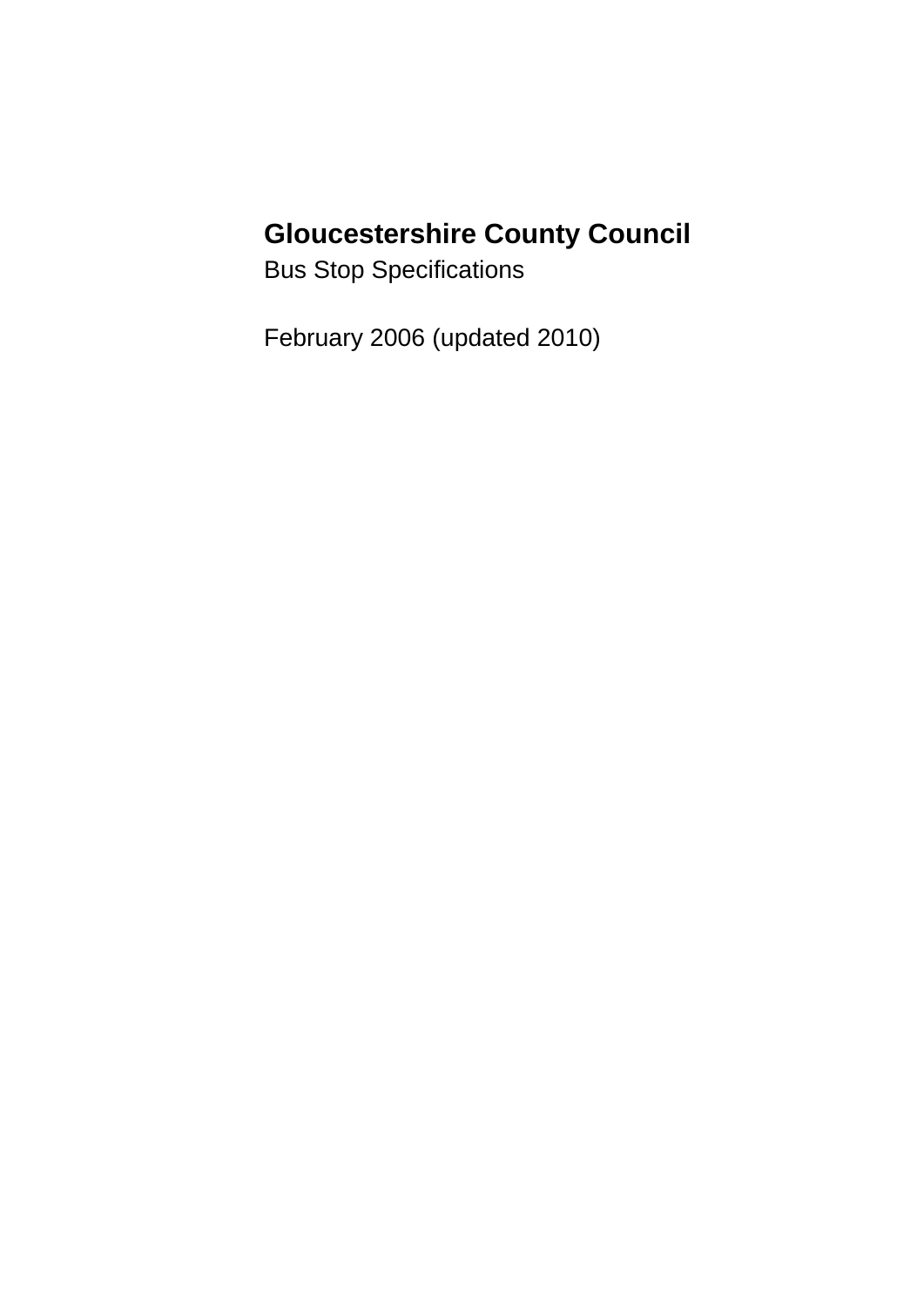# **Gloucestershire County Council**

Bus Stop Specifications

### Contents Amendment Record

|   | Issue Revision | Description    | Date             | Approved by |
|---|----------------|----------------|------------------|-------------|
|   | $\theta$       | First Issue    | November<br>2004 |             |
|   | 1              | Second Issue.  | February<br>2006 |             |
| 3 | 2              | Updated by GCC | 2008             |             |
|   | 3              | Updated by GH  | 2010             |             |

This report has been issued and amended as follows: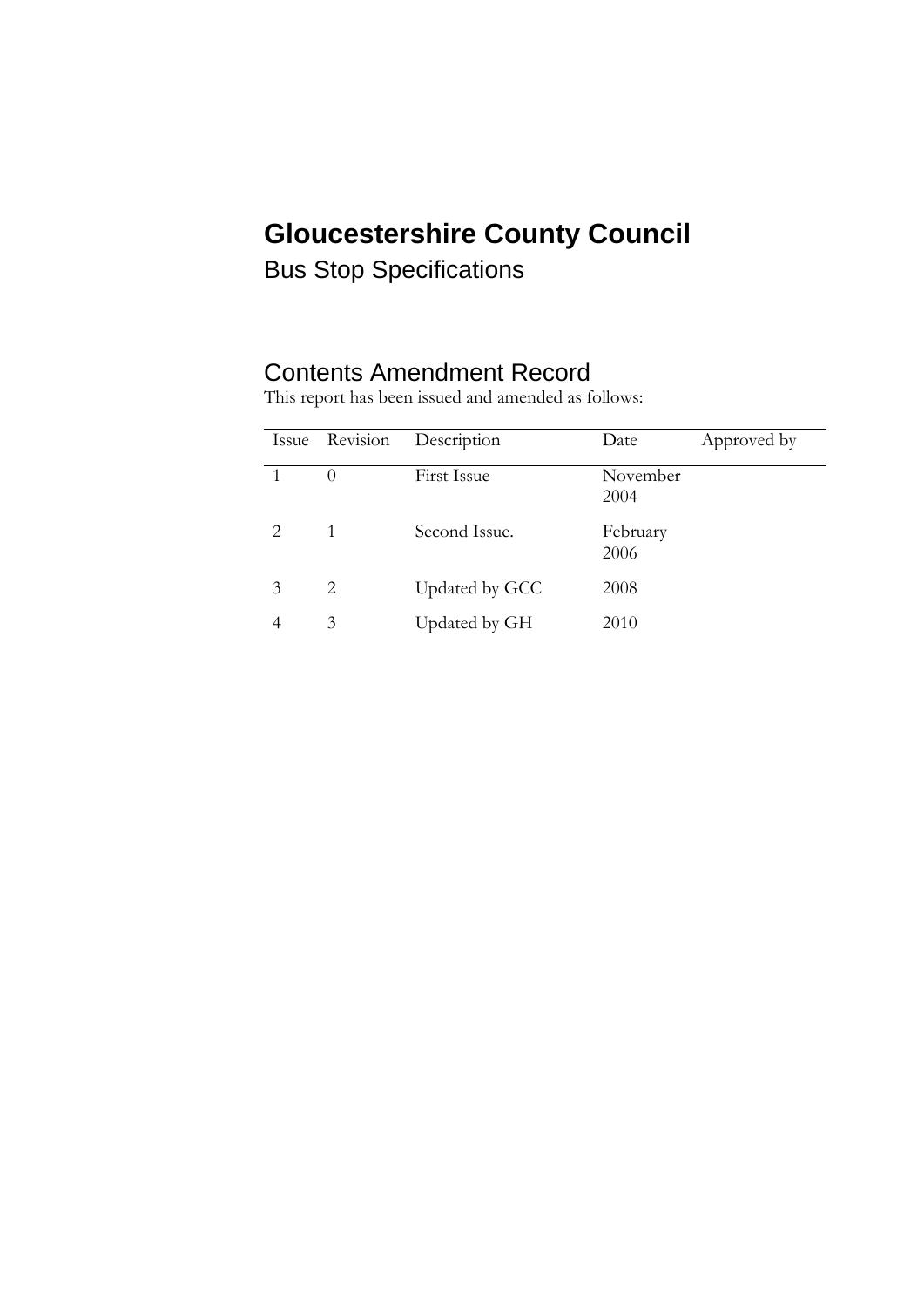## **Contents**

| 1                      |                                       | <b>Introduction</b>                    | 2                         |
|------------------------|---------------------------------------|----------------------------------------|---------------------------|
| $\overline{2}$         | <b>Recommendations</b>                | 3                                      |                           |
|                        | 2.1                                   | Vehicle and passenger access           | $\mathfrak{Z}$            |
|                        | 2.2                                   | Bus stop locations and layouts         | $\mathfrak{Z}$            |
|                        |                                       | 2.3 Bus shelters                       | $\overline{\mathfrak{z}}$ |
|                        | 2.4                                   | Real time passenger information (RTPI) | $\overline{4}$            |
| 3                      | Vehicle and passenger access          |                                        | 4                         |
|                        | 3.1                                   | Bus stop access kerbs.                 | $\overline{\mathcal{A}}$  |
| 4                      | <b>Bus stop locations and layouts</b> |                                        | 8                         |
|                        | 4.1                                   | Kerb-side stops                        | $\mathcal S$              |
|                        | 4.2                                   | Bus bays                               | 9                         |
|                        | 4.3                                   | Bus boarders                           | 9                         |
|                        |                                       | 4.4 Coloured surfacing                 | 10                        |
|                        |                                       | 4.5 Bus stop requirements.             | 10                        |
|                        | 4.6                                   | Bus stop platform                      | 10                        |
|                        |                                       | 4.7 Bus shelters                       | 10                        |
|                        |                                       | 4.8 Bus shelter specifications         | 11                        |
|                        | 4.9                                   | Bus stop flag                          | 12                        |
| 5                      |                                       | <b>Bus shelters</b>                    | 13                        |
|                        | 5.1                                   | Bus shelter priority.                  | 13                        |
|                        |                                       | 5.2 Bus shelter styles                 | 13                        |
|                        |                                       | 5.3 Bus shelter good practice          | 13                        |
|                        | 5.4                                   | Bus shelter facilities                 | 14                        |
| 6                      |                                       | <b>RTPI display requirements</b>       | 15                        |
| <b>Appendix 1</b>      |                                       |                                        | 16                        |
| <b>Typical details</b> |                                       |                                        | 16                        |
|                        |                                       | Road markings: -                       | 16                        |
|                        |                                       | Bus stop layouts: -                    | 16                        |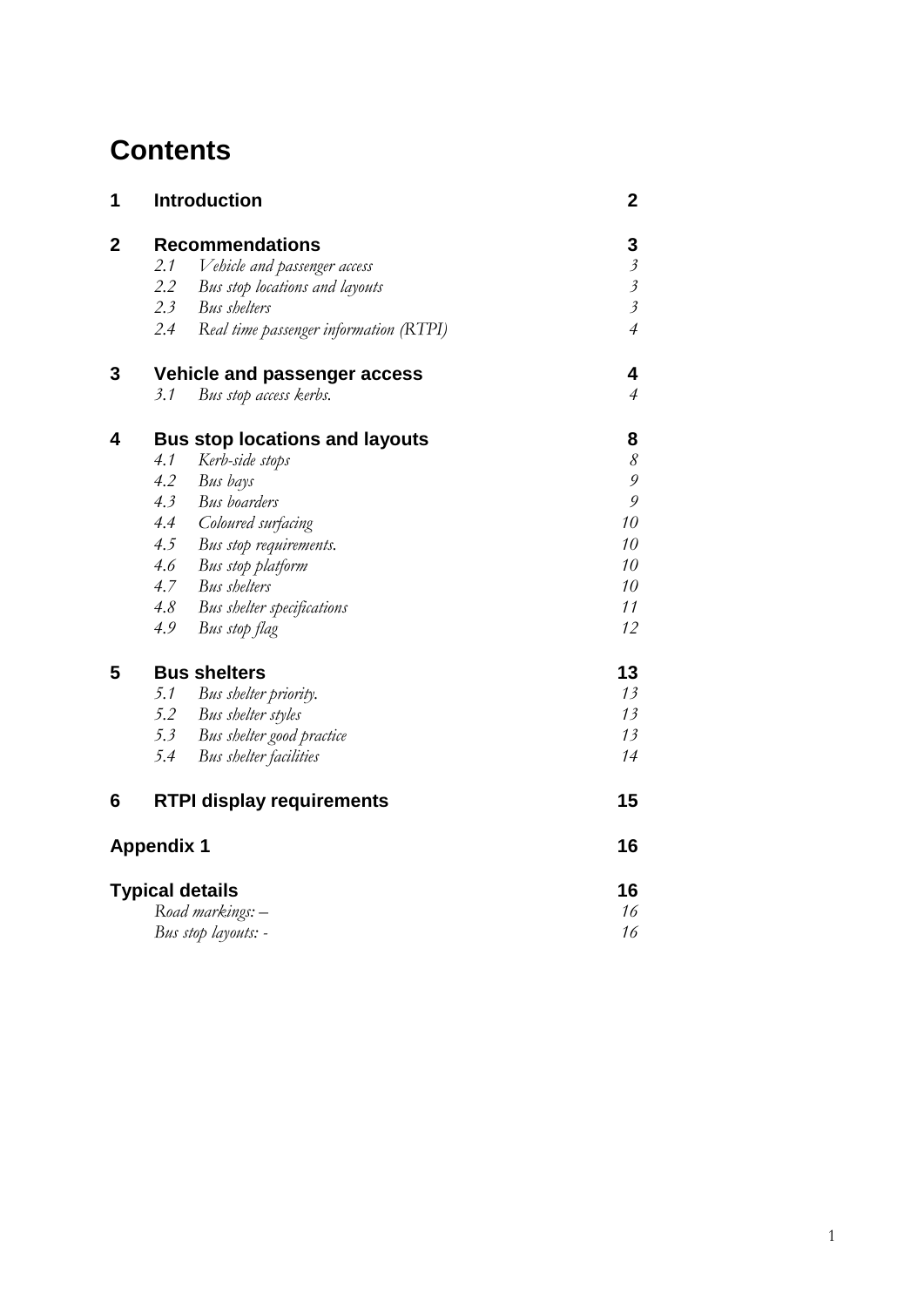## **1 Introduction**

Task Order 3602 requested the design of standard bus stop layouts for use in Gloucestershire with specific emphasis on: -

- 1. Vehicle and passenger access.
- 2. Bus stop location and layouts.
- 3. Bus shelters.
- 4. Real time passenger information (RTPI) requirements.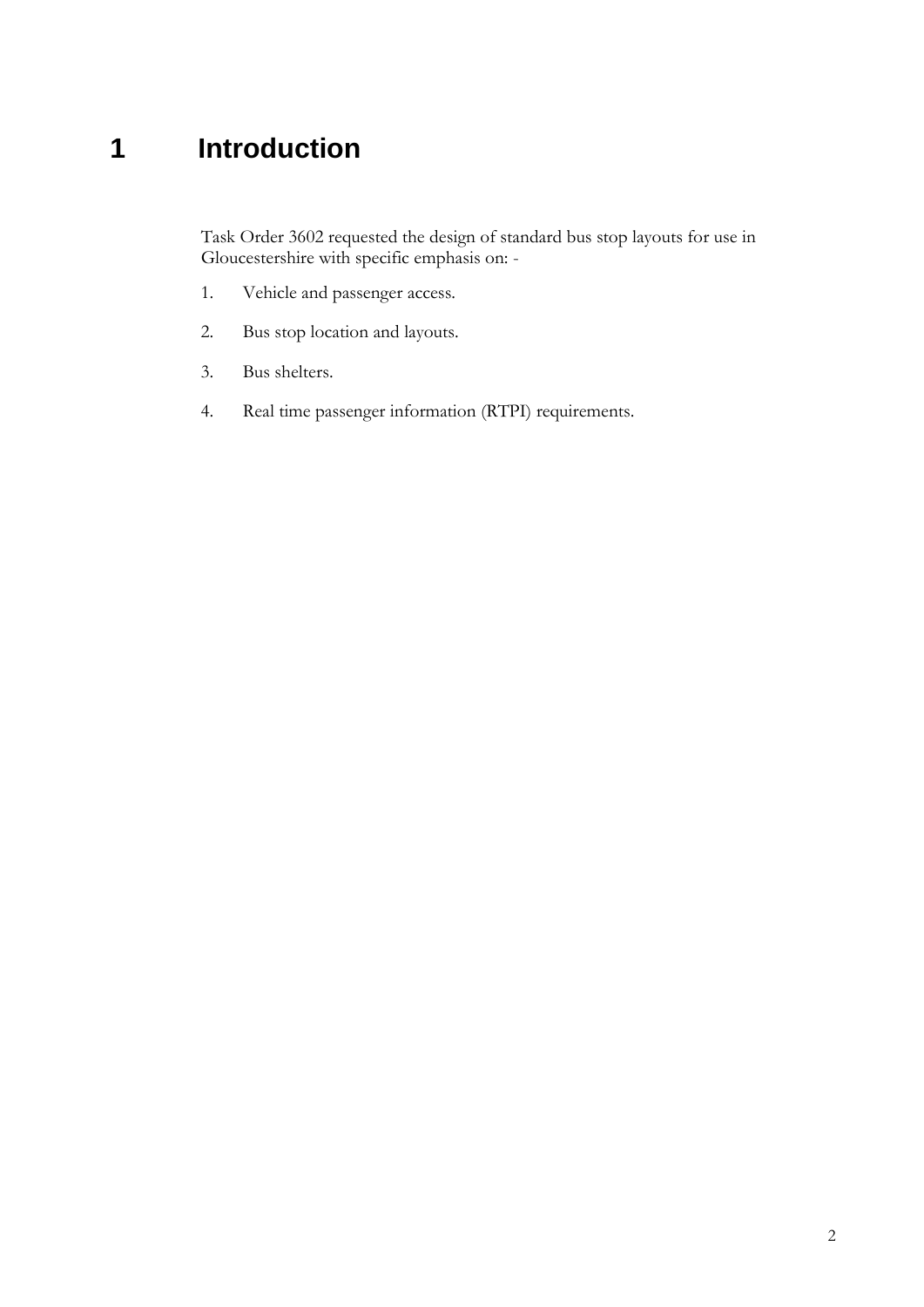### **2 Recommendations**

#### **2.1 Vehicle and passenger access**

2.1.1 In most circumstances raised bus stop platforms are to be constructed using bus stop access kerbs 160mm high with a splayed face of minimum offset 120mm to avoid damaging bus bodywork (see Figure 9).

#### **2.2 Bus stop locations and layouts**

- 2.2.1 Boarder or kerb-side stops are preferred (see Figures 4, 5, 6, 7 & 8).
- 2.2.2 Bus stop cages are to be marked to Diagram Nos. 1025.1, 1025.3 or 1025.4 and may have a green coloured surface where parking is a problem (see Figures 1, 2 & 3).
- 2.2.3 Where parking is a problem additional parking/waiting restrictions may be required to enable buses to access stops (see Figures 5, 7 & 8) in accordance with *'The Disability Discrimination Act 1995'* and *'The Public Service Vehicle Accessibility Regulations 2000'.*
- 2.2.4 Bus bays are only to be used where there is restricted carriageway width, a bus must remain stationary for a prolonged time or where overtaking a stationary bus would be dangerous.
- 2.2.5 Bus stops should be on pedestrian desire lines and clearly visible to both passengers and drivers.

#### **2.3 Bus shelters**

- 2.3.1 A bus shelter is to be provided on stops where more than 10 passengers/day board, sufficient footway width is available and in rural areas exposed to bad weather and infrequent service.
- 2.3.2 A cantilever shelter, with end panels, is considered the best compromise of protection and personal safety.
- 2.3.3 Shelters should be positioned at the "exit" end of the bus stop approximately 2m from the flag so that passengers face the oncoming bus (see Figure 10) and should provide seating, lighting, service information and litter bins.
- 2.3.4 Shelters should normally be brightly coloured to be easily identified, in conservation areas and rural locations however a more subtle colour may be more appropriate.
- 2.3.5 Shelters should be large enough to accommodate the average number of passengers (during the stop's busiest hour) at each stop allowing  $0.4 \text{m}^2/\text{passenger}$ .
- 2.3.6 Construction is to be of vandal resistant materials whilst allowing maximum visibility.
- 2.3.7 All new bus shelters are to be RTPI compatible.
- 2.3.8 It is recommended that all shelters are directly illuminated if new lamp columns are introduced; care must be taken to ensure that they do not obscure advertising panels on shelters and that they do not create an obstacle for pedestrians.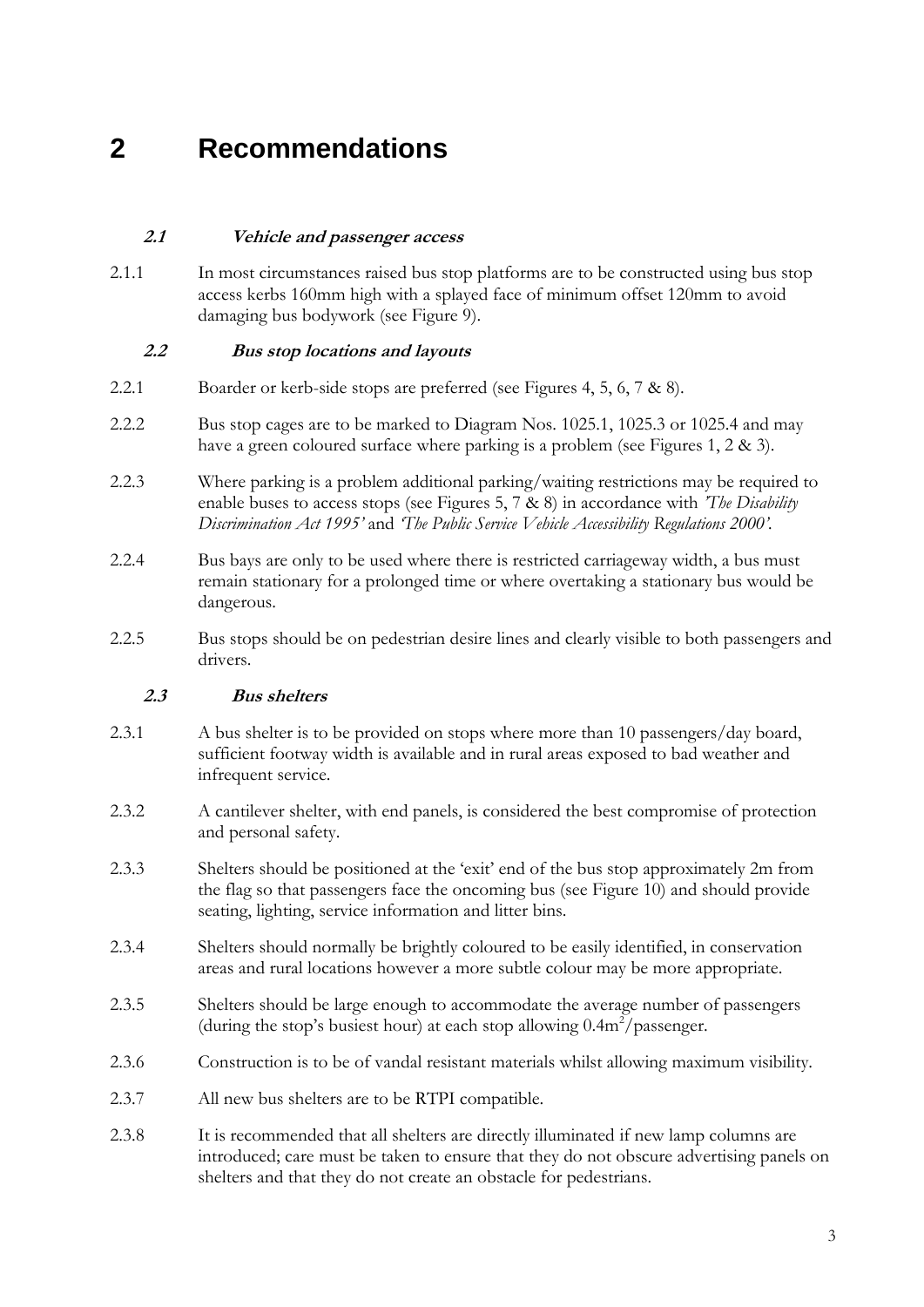#### **2.4 Real time passenger information (RTPI)**

2.4.1 RTPI assists in promoting public confidence in bus services.

### **3 Vehicle and passenger access**

#### **3.1 Bus stop access kerbs.**

3.1.1 Improving accessibility to buses requires attention to both the horizontal gap between the bus and the kerb side, and the vertical difference (step height) between the footway and the bus floor.

> In recent years service providers have developed improvements in bus technology with both low floor and kneel down buses covering many routes, as a result of these improvements the need for the installation of bus stop access kerbs needs to be considered on a case by case basis.

> New disability legislation coming into effect in 2014 states all bus service providers will be required to run low floor buses on all services. In the transition period prior to this legislation comes into force consultation with the relevant bus services should establish when service providers will be switching to low floor buses, this will allow designers to determine whether the use of raised kerbs is feasible.

- 3.1.2 Reducing the step height is an important factor in improving accessibility to buses by the mobility impaired and may be achieved by deploying a ramp from the bus to the footway or raising the footway to provide level access.
- 3.1.3 In recent years kerbs have been developed specifically for use at bus stops having heights of between 160mm and 220mm. Where these kerbs are used the footway level has to be raised by between 35mm and 95mm forming a bus stop platform improving bus access for all passengers, especially the mobility impaired.
- 3.1.4 A standard kerb has a height above the carriageway surface of 125mm but to provide level access a kerb height of approximately 160mm is required.

Research has been undertaken by various local/unitary authorities throughout the country to establish the most appropriate kerb height above carriageway level.

A summary of findings from a range of consulted parties discussing the appropriateness of raised kerbs is included overleaf: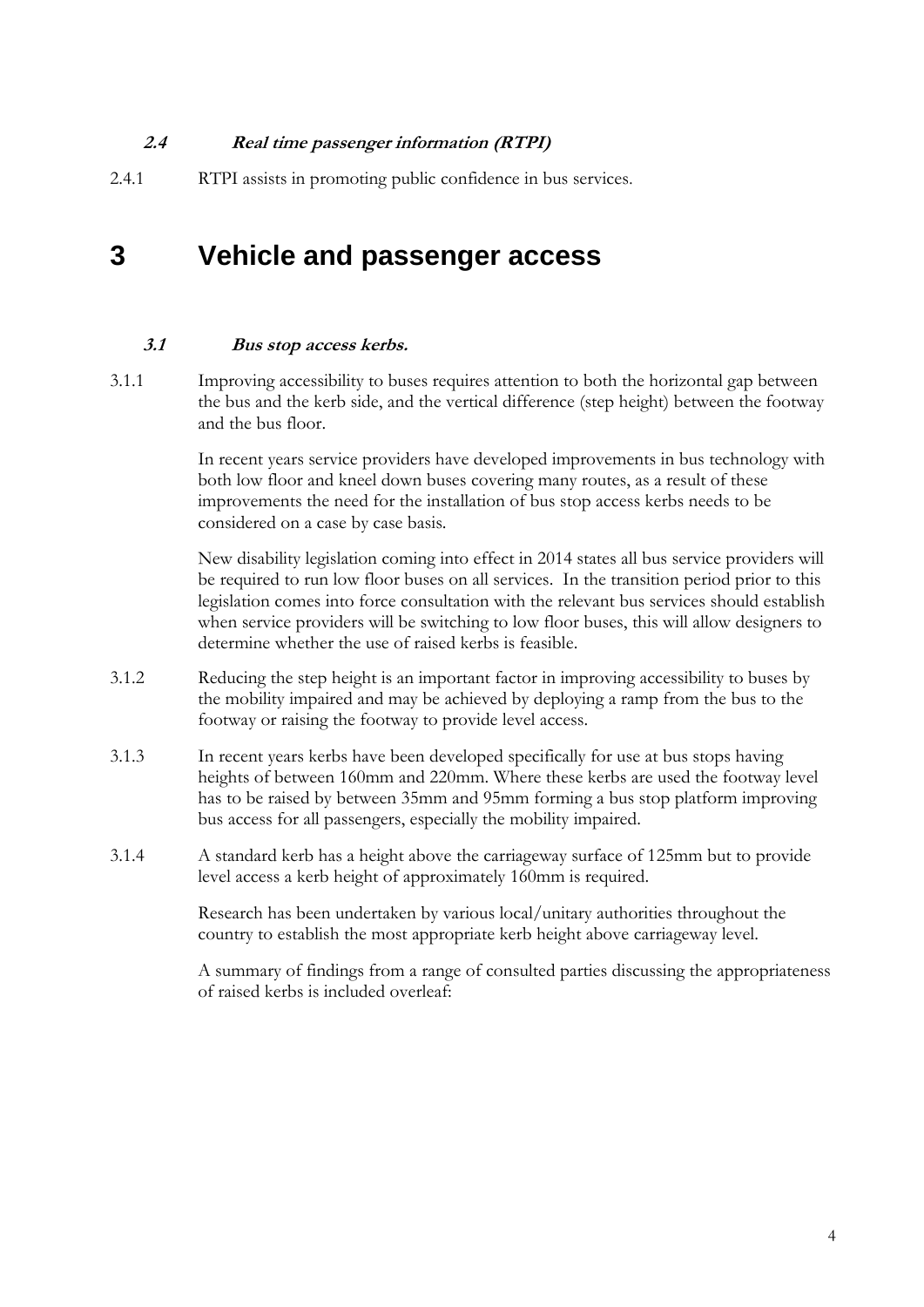| Consultee                                             | Need/Priority of Measures                                                                                                                                                                                                                                                                                                                                                                                                                                                                                                                                                                                                                                                                                                                                                                                                                                   | <b>Suggested</b><br><u>Kerb</u><br>Upstand                                                                                                     |
|-------------------------------------------------------|-------------------------------------------------------------------------------------------------------------------------------------------------------------------------------------------------------------------------------------------------------------------------------------------------------------------------------------------------------------------------------------------------------------------------------------------------------------------------------------------------------------------------------------------------------------------------------------------------------------------------------------------------------------------------------------------------------------------------------------------------------------------------------------------------------------------------------------------------------------|------------------------------------------------------------------------------------------------------------------------------------------------|
| GCC<br>Integrated<br>Transport                        | Gloucestershire County Councils Integrated Transport<br>Unit (ITU) Team have stated they wish to be fully<br>consulted on any scheme involving the installation of<br>new bus stops.<br>A preference has been stated for a kerb upstand of<br>125mm and 140mm high kerbs at bus stops.                                                                                                                                                                                                                                                                                                                                                                                                                                                                                                                                                                      | 125mm/140<br>mm                                                                                                                                |
| Stagecoach                                            | Stagecoach have raised concerns regarding the ability<br>٠<br>of busses to "dock" at raised kerbs. Docking at raised<br>kerbs increases the likelihood of damage to bus<br>bodywork and could also incur in increased tyrewall<br>wear.<br>Drivers have been asked to think about the type of<br>entrance on the bus being driven and recognise the<br>type of kerb at the stop they are approaching before<br>undertaking a manoeuvre.                                                                                                                                                                                                                                                                                                                                                                                                                     | 125mm                                                                                                                                          |
| Other<br>Local/Unitary<br>Authorities                 | Transport for London (TfL) suggests a kerb height of<br>either 125mm or 140mm should be used under normal<br>circumstances however their entire network is operated<br>using low floor buses unlike Gloucestershire.<br>Consensus from other local/unitary authorities<br>suggests that standard kerbs set at 160mm height<br>should be used under all normal circumstances.                                                                                                                                                                                                                                                                                                                                                                                                                                                                                | 125mm/160<br>mm                                                                                                                                |
| Local<br>Disability User<br>Group<br>(Gloslifestyles) | In rural areas raise kerbs would be of most benefit as<br>most private operators are working with very old<br>vehicles that are not wheelchair accessible.<br>However they will all have to comply with legislation<br>in the end. It would be short sighted not to start<br>preparing for 2014.                                                                                                                                                                                                                                                                                                                                                                                                                                                                                                                                                            | Raised kerbs<br>in rural areas,<br>thought<br>needs to be<br>given to<br>preparing for<br>2014.                                                |
| Local Elderly<br>User Group<br>(GOPA)                 | GOPA feel that anything that makes public transport<br>more accessible - whether in the design of vehicles<br>(buses, trains, taxis etc.), or the design of access points<br>(bus-stops etc.) - is desirable for older people and<br>anyone else with mobility issues.<br>Whenever, a new bus-stop is being built, or an existing<br>bus-stop is being significantly repaired, or up-graded, it<br>should be done with a view to making it as DDA<br>compliant as possible – even if rural bus operators<br>have not yet caught up with the legislation.<br>At least one of GOPA's Trustees has suggested that<br>the priority for any 'spare' money in the Highways<br>Department's coffers, over and above what is already<br>allocated to maintenance, should be spent on repairing<br>the damage sustained as a result of the recent severe<br>weather. | Not specified<br>only that<br>access points<br>should be<br>designed with<br>elderly users<br>in mind and<br>in compliance<br>with the<br>DDA. |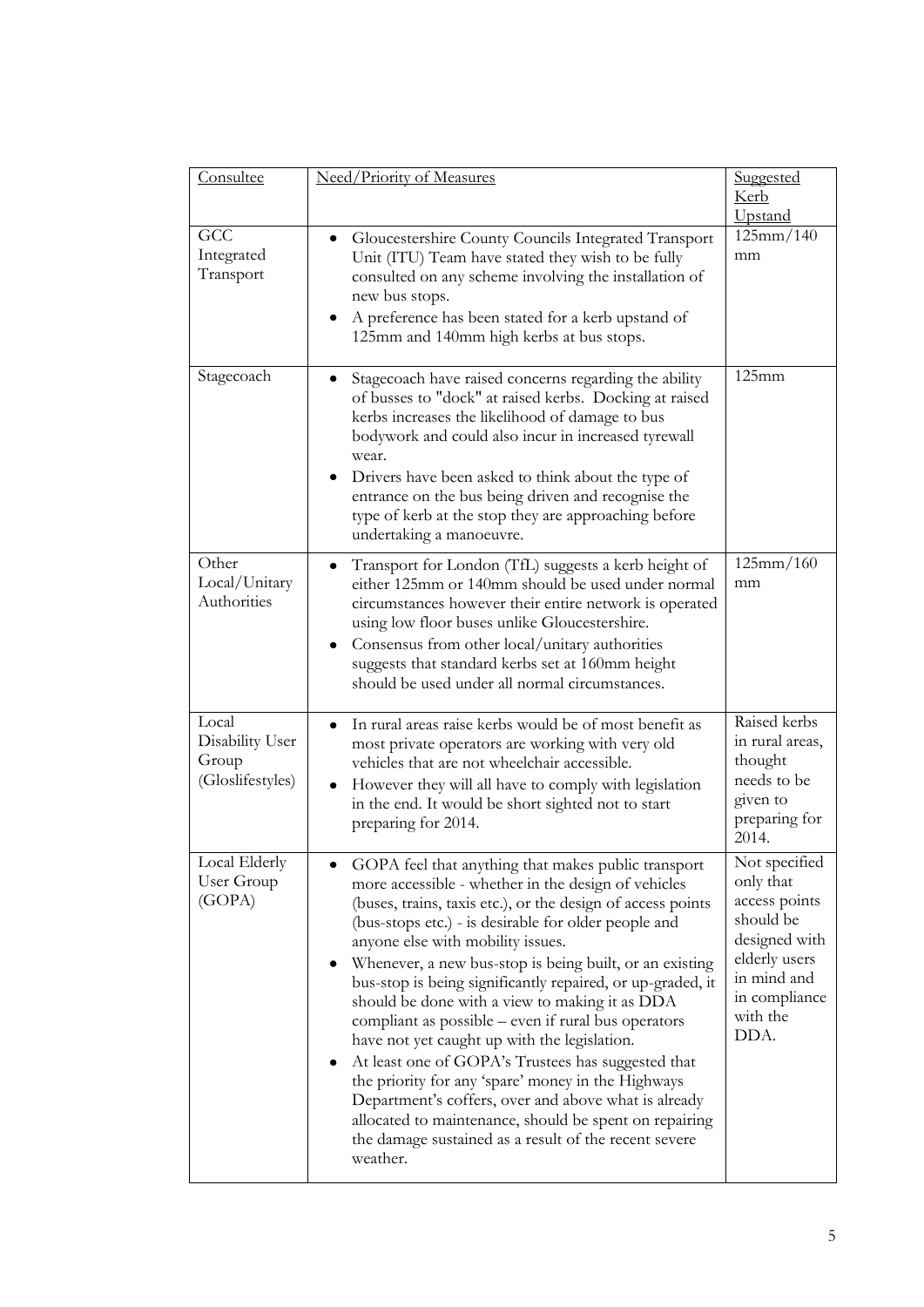In summary of the consultation findings, bus kerbs provide a clear problem to bus providers especially on lay-bys with limited manoeuvrability. As a result of the findings raised kerbs on lay-bys should be avoided particularly where manoeuvrability is an issue in urban locations.

Raised kerbs should be considered where on-street bus stops are provided/to be installed, research needs to be undertaken by the designer to establish the type of busses and users using the facility to justify a need for raised kerbs prior to legislation being enforced in 2014. Raised kerbs should be limited to situations where there is only a clear demand for such a facility and agreement made with the County Councils Integrated Transport Unit.

On routes where low floor and kneel down buses operate the agreed GCC policy is to avoid installing bus stop access.

Consultation should be undertaken on an individual basis to ensure service providers are satisfied with the facilities provided.

- 3.1.5 These kerbs have been developed as an alternative to the boarding ramp required by *The Public Service Vehicle Accessibility Regulations 2000'* (the maximum angle of a bus boarding ramp shall be 7<sup>°</sup> [1:8]), which arose from *'The Disability Discrimination Act 1995'*. There is no obligation under either of these directives to provide raised kerbs but their use will negate the need to deploy the ramp saving time.
- 3.1.6 The following three kerbs have been specifically designed for use at bus stops and are generally available: -
	- Kassel Kerb 160 or 180 mm high.
	- Charcon Access Kerb 160 or 220mm high.
	- Marshalls Bus Stop Kerb of variable height up to 200mm.
- 3.1.7 All kerbs are manufactured from hydraulically pressed un-reinforced concrete of similar colour. The Kassel Kerb has a wide (300mm) upper surface textured with a diamond pattern, the Charcon Access Kerb may be supplied with a marker bump to assist the bus driver to position the bus immediately adjacent to the kerb and the Marshalls Bus Stop Kerb comes in two parts giving its variable height.
- 3.1.8 Supply costs for these kerbs are also similar and Burdens provided the following costs:
	- Kassel Kerb  $f(110.10/m + f(370.00)$  delivery  $\bullet$
	- Charcon Access Kerb  $f(104.59/m + f(95.00)$  delivery
	- Marshalls Bus Stop Kerb  $f$ 96.47 +  $f$ 399.00 delivery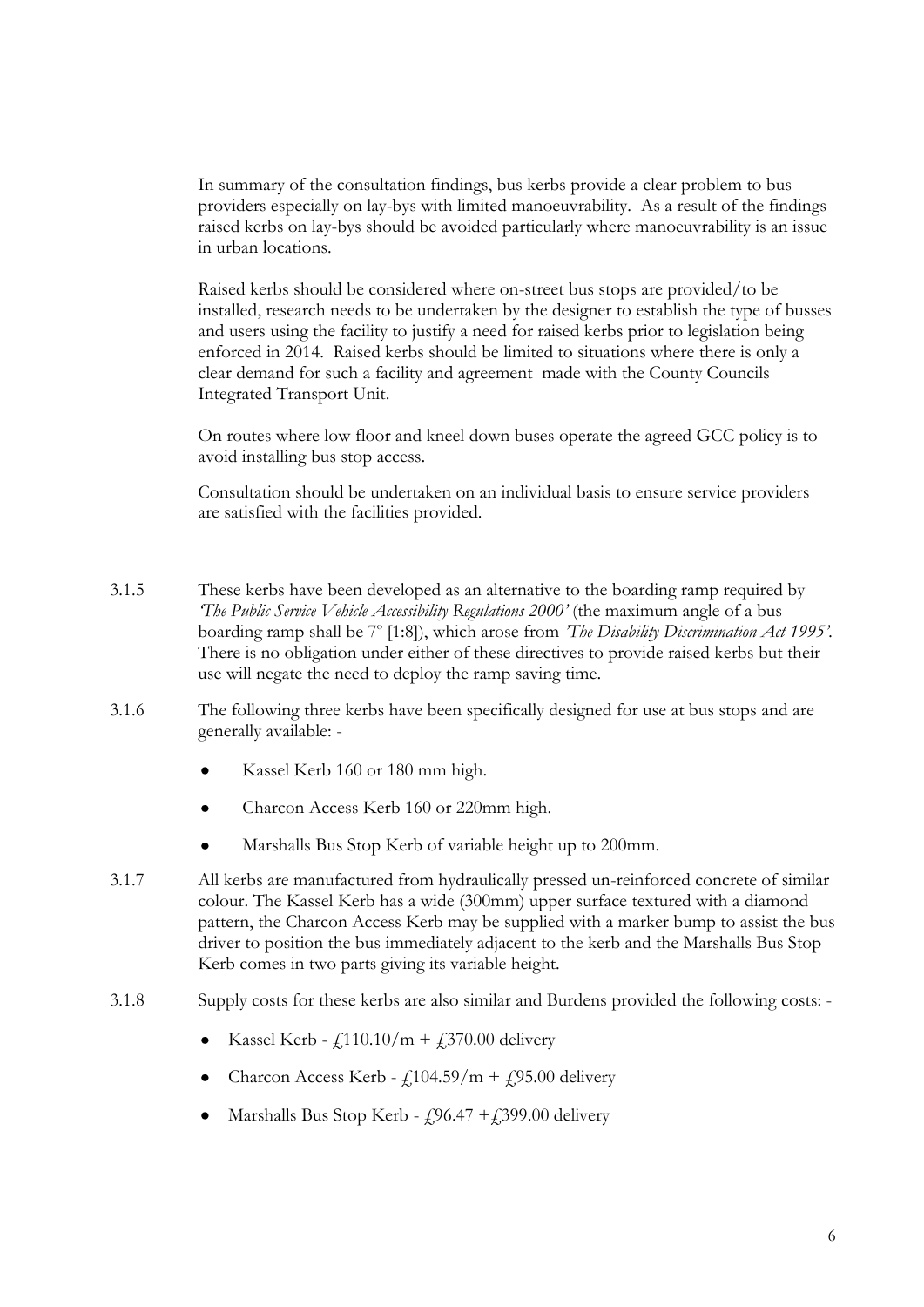- 3.1.9 Conventional kerbs have also been installed with a similar upstand to the specialist kerbs and are substantially cheaper; they do not however provide sufficient lateral clearance resulting in damage to bus bodywork.
- 3.1.10 Due to their weight, all of these kerbs require handling by mechanical means to comply with Health & Safety legislation.
- 3.1.11 It is understood however that a manufacturer is experimenting with producing kerbs from recycled plastic that may overcome this weight problem provided they are sufficiently durable and aesthetically acceptable.
- 3.1.12 Laying problems may be encountered as they must be laid to a straight horizontal and vertical alignment to prevent unsightly gaps; the carriageway adjacent to the kerbs may therefore require re-grading to this alignment in order to maintain a consistent kerb height.
- $3.1.13$  The units of kerb shall be laid to a tolerance of  $+$  6mm vertically and not more than 3mm in 3m when checked with a 3m straight edge horizontally.
- 3.1.14 The Marshalls kerb being a two part system is potentially more difficult to lay accurately.
- 3.1.15 The Kassel Kerb was initially considered to be superior as the shape of the kerb is designed to guide the bus tyre ensuring the bus stops close to the kerb resulting in a narrow horizontal gap between the kerb and the bus; it has however proved to cause damage to bus bodywork and tyres during operation.
- 3.1.16 Damage is caused because the wheel track at the front of a bus is up to 150mm narrower than the rear; the bodywork of the bus therefore extends approximately 100mm beyond the tyre. The overhanging bodywork will therefore scrape against the kerb if the tyre is in contact with the kerb or lower onto the kerb when kneeling.
- 3.1.17 This problem is particularly acute when the stop is in a lay-by, has a raised platform of extensive length or when kerbs in excess of 160mm high are used (bus ground clearance has been measured at 165mm). The problem can be exacerbated by the vertical alignment of the road resulting in the effective kerb height varying along the length of the stop. Where the site characteristics indicate that the front overhang of the bus is likely to sweep over the footway, then the height of the kerb should be such that there is adequate clearance.
- 3.1.18 Due to this damage bus operator, Stagecoach (Sholto Thomas, Operations Director), have instructed their drivers not to run their tyres against Kassel kerbs. they have also expressed a preference for the 160mm high Charcon Access Kerb based on their companies' experience in Wales.
- 3.1.19 The benefits of these kerbs are lost however if buses are unable to reduce the horizontal gap by manoeuvring close to (within 200mm) and parallel with the raised platform. A variety of bus stop layouts have therefore been designed, specifically the boarder stops, and restrictions may be applied to achieve the desirable vertical and horizontal gaps.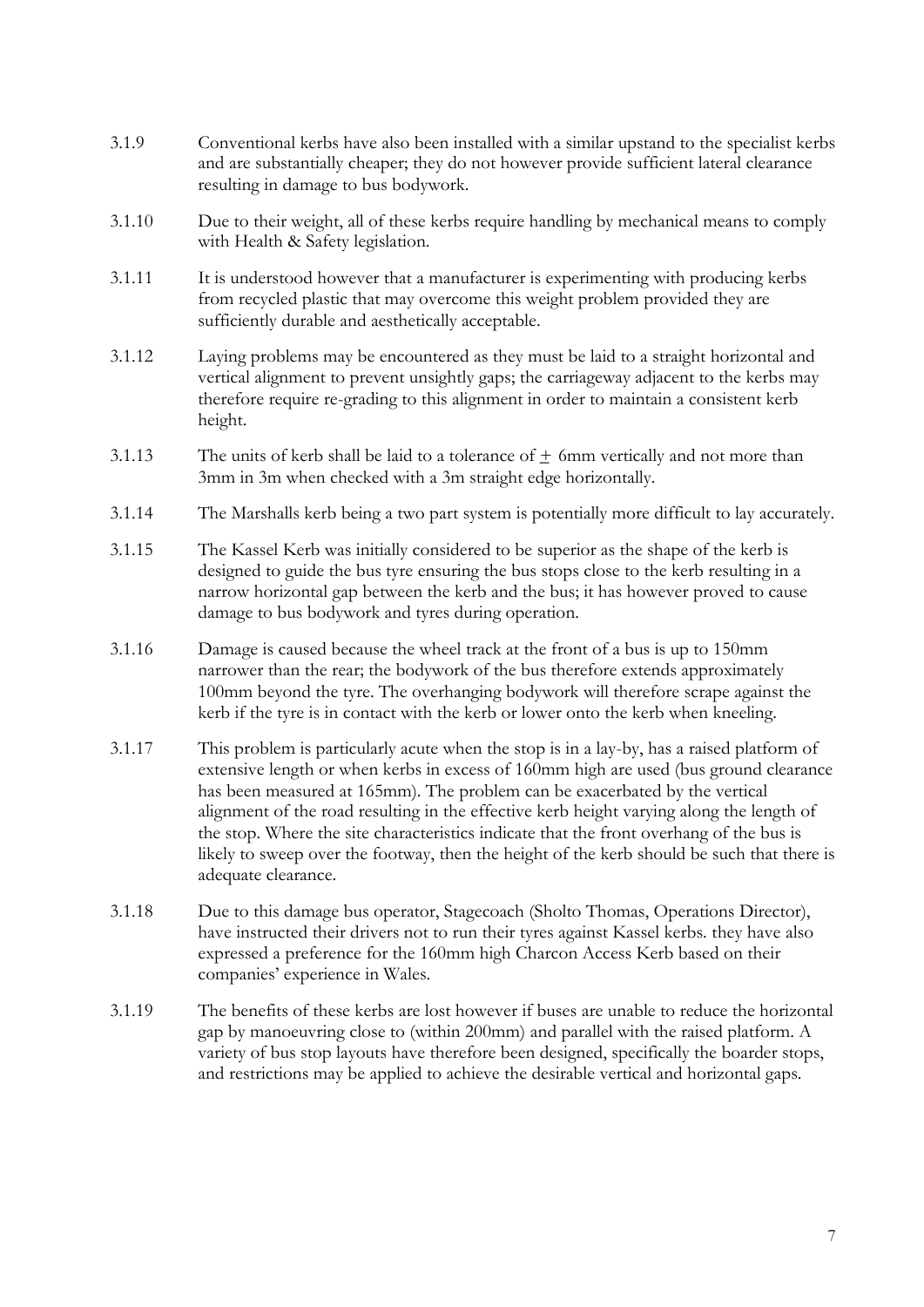### **4 Bus stop locations and layouts**

Kerb-side, bus bay and bus boarder or ½ boarder bus stop layouts have been designed in accordance with: -

- $\bullet$ Quality Bus Infrastructure – a manual and guide (TAS).
- London Bus Initiative Partnership Bus Stop Layouts For Low Floor Bus Accessibility (TfL).
- Design of bus stops (IHT).  $\bullet$
- Bus showcase handbook (Centro).
- Inclusive Mobility A Guide to Best Practice on Access to Pedestrian and Transport Infrastructure (DfT).

#### **4.1 Bus Stop Consultation**

Gloucestershire County Council has a commitment to installing and upgrading bus stop and shelter facilities, but recognises changes to the streetscape may concern local residents and businesses. In order to satisfy the GCC requirements the following consultation needs to be undertaken as a minimum:

- Letters and outline plans (if appropriate) to be distributed to affected residents  $\bullet$ within 25 metres of the new facility.
- Local councillors and other relevant stakeholders to be consulted.
- Objections from the consultation to be reviewed by the appropriate Stakeholder Manager.
- A decision on the objections should be notified by the Stakeholder Manager to the relevant consultees.

#### **4.2 Equality Impact Assessment**

In accordance with the Disability Discrimination Act of 2005 Gloucestershire County Council is obliged to carry out an assessment of the effect on disabled people of all its functions and actions.

This process includes identifying and assessing opportunities to make a positive impact on the lives of disabled people as well as assessing ways to remove, avoid or mitigate barriers or other negative effects on disabled people.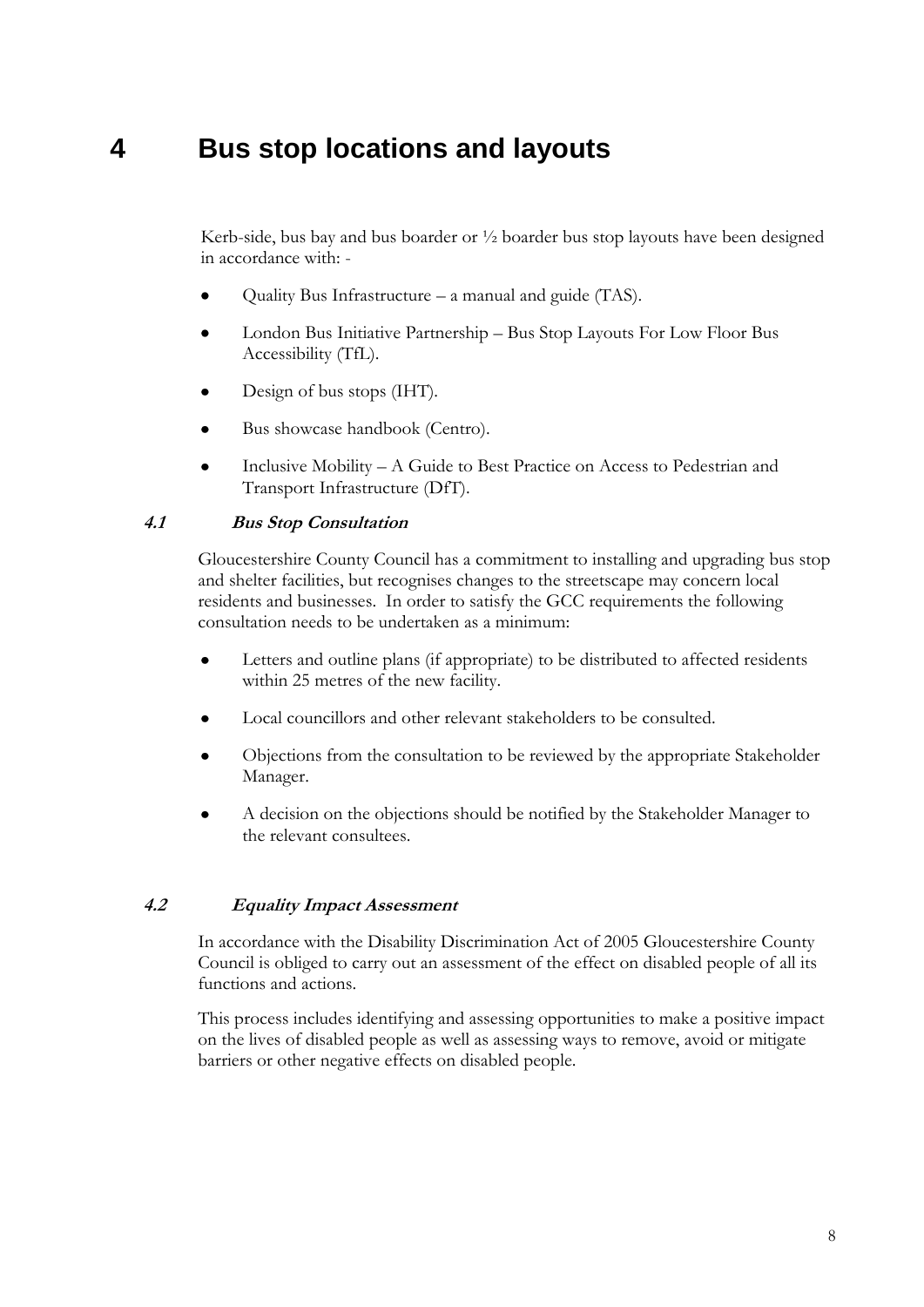#### **4.3 Kerb-side stops**

Kerb side stops are the bus service providers preferred method of stopping for pick-up and set down points. Kerb side stops provide advantages in terms of greater service reliability, reduced stopping times and improvements to accessibility at stops.

- 4.3.1 Problems frequently occur at kerb-side stops due to parked vehicles preventing buses accessing them.
- 4.3.2 The most common way of preventing this is by marking the bus stop in accordance with "The Traffic Signs Regulations and General Directions 2002" to Diagram No. 1025.1 (the cage) which incorporates the bus stop clearway marking and sign to Diagram No. 974 preventing all vehicles other than buses stopping during a stated period.
- 4.3.3 Except where parking will definitely not be a problem or there is insufficient space all bus stop cages should be extended to provide an entry clearance of 15m and an exit clearance of 9m giving a total bus stop length of 37m.

#### **4.4 Bus bays**

- 4.4.1 In general, bus bays should only be used where road width is limited or where buses may wait for prolonged periods due to timetable reasons or where overtaking a stationary bus would be dangerous.
- 4.4.2 It is considered more appropriate that general traffic be delayed for a short period of time while a bus drops off and picks up passengers, than a bus is delayed from exiting a bus bay by traffic flow.
- 4.4.3 Bus bays provide clearly identified bus stops; they can however be considered by motorists as a safe stopping place, they should therefore be marked in accordance with "The Traffic Signs Regulations and General Directions 2002" to Diagram No. 1025.3 or 1025.4 (see Figures 1, 2 & 3).
- 4.4.4 Many existing bus bays do not meet the recommended layout for modern buses (20m entry taper, 18m bus stop and a 15m exit taper giving a total length of 53m) and should be remodelled or removed.

#### **4.5 Bus boarders**

4.5.1 Bus boarders are generally employed in urban areas where buses encounter problems accessing stops due to vehicles parking and deliveries. A bus boarder provides kerb side access by projecting a short section of the footway into the carriageway parallel to the kerb line.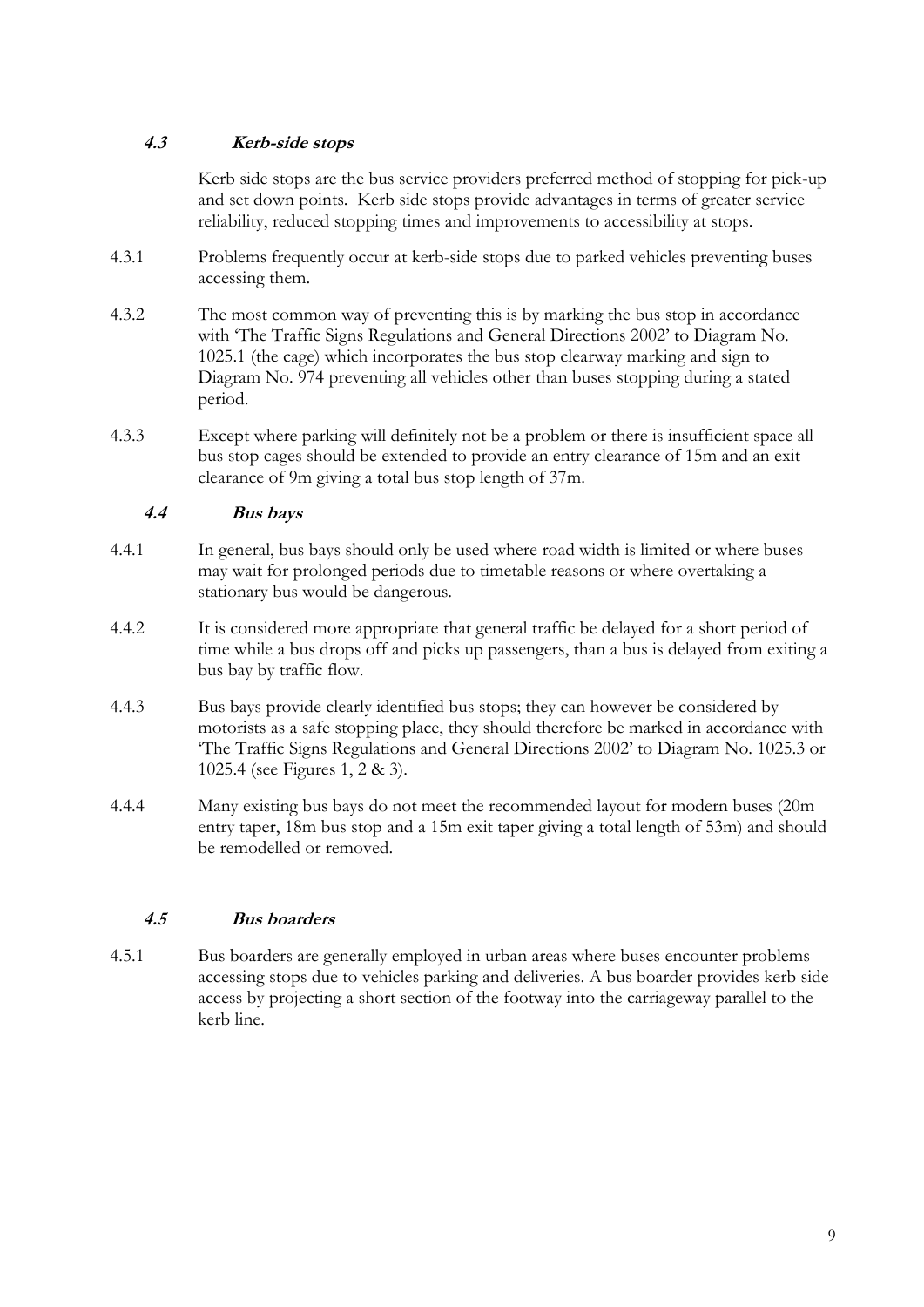- 4.5.2 There are two forms of bus boarder:
	- a) Full width boarders project approximately 2m into the carriageway to enable a bus to avoid parked vehicles. A bus boarder for a single stop would require approximately 13m of kerb space without a shelter or 17m with a shelter.
	- b) Half width boarders are a compromise design extending from 500mm into the carriageway (typically  $1.0 - 1.5$ m) and may be used where carriageway width is limited and a full boarder would cause unacceptable delays to other road users. Because the design is a compromise it requires more kerb space; approximately 27m being required to accommodate a single bus.

#### **4.6 Coloured surfacing**

Highlighting the bus stop cage with coloured surfacing may help to indicate to other road users that it is an area strictly for buses. At present red surfacing is frequently used for cycle lanes and traffic calming, an alternative colour such as green may therefore be appropriate.

#### **4.7 Bus stop requirements.**

- 4.7.1 Clearly visible to driver and passengers.
- 4.7.2 Near pedestrian routes to minimise walking distances.
- 4.7.3 Close to pedestrian crossings.
- 4.7.4 Located where they are well lit and there is natural surveillance, but away from pubs, clubs, off-licences and fast food take-aways.
- 4.7.5 Named with locally recognisable names to promote the sense that the service is part of the local community (name should be as in GCC "NaPTAN" bus stop database).
- 4.7.6 Located where adequate footway width can be provided.
- 4.7.7 Clear of junctions, bends, traffic signals or other traffic hazards.
- 4.7.8 Stops may be located close to the exit zig-zags of pedestrian crossings provided stationary buses do not obstruct crossing vision.
- 4.7.9 Ensure stops remain un-obscured by trees, foliage, traffic signage or parked vehicles.

#### **4.8 Bus stop platform**

Experience has shown the length of the raised platform may be reduced at most stops to 4m at the "exit" end of the stop. This length is sufficient as the majority of modern buses are designed for single person operation and have a single door at the front allowing the driver to collect fares.

#### **4.9 Bus shelters**

4.9.1 The bus shelter should be positioned at the "exit" end of the bus stop approximately 2m from the flag so that passengers face the oncoming bus.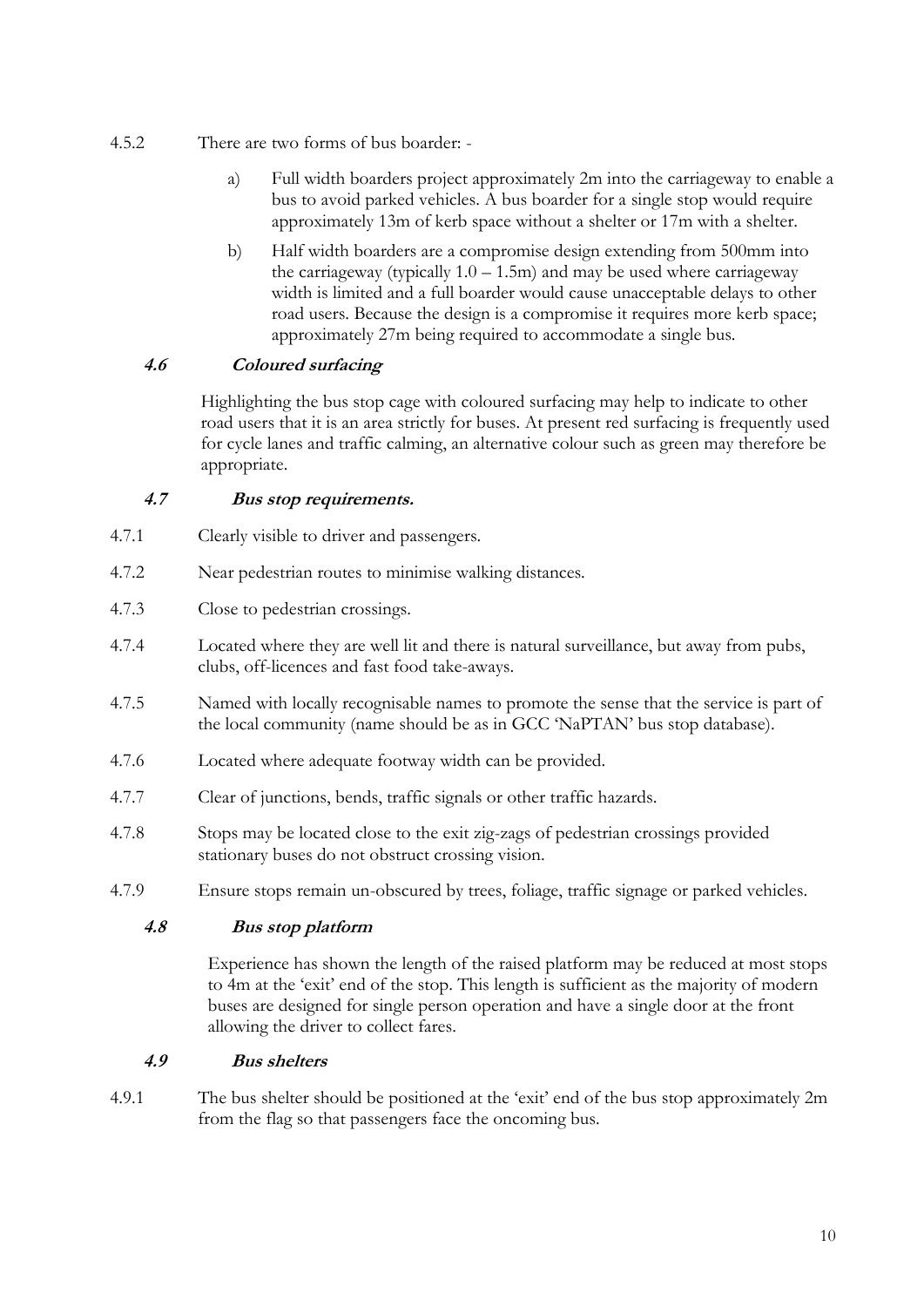- 4.9.2 Bus shelters may only be installed where sufficient footway width is available; the minimum width for installing a cantilever shelter with no end panels is the width of the shelter plus 0.45m with the solid or glazed panel should be at the back of the footway.
- 4.9.3 "Inclusive Mobility A Guide to Best Practice on Access to Pedestrian and Transport Infrastructure" published by the Department for transport recommends: -

*There should be sufficient space either to the rear of the shelter, or in front of it if the shelter has to be placed at the back of the pavement, to allow easy pedestrian movement. Where shelters are provided in newly built areas there should be a clear obstacle free footway width of at least 2000mm, preferable 3000mm. These dimensions should also be used where practical, when improvement work on highways is being carried out.*

*However, it is recognized that at many existing stops it is not possible to achieve these standards. Where there are physical constraints, a clear footway width of 1500mm is acceptable, with an absolute minimum of 1000mm over a limited distance (for example, that occupied by the shelter provided it is not more than 6 metres long).*

#### **4.10 Bus shelter specifications**

- 4.10.1 Shelters are to be:
	- a. Constructed of vandal resistant material.
	- b. For reasons of personal security bus shelters should be manufactured from transparent materials.
	- c. Where transparent material is used colour contrast bands at least 150mm wide are to be applied at heights of 900mm to 1000mm and 1400mm to 1600mm from the ground.
	- d. Where practicable shelters are to be lit during the hours of darkness, in remote rural areas this may be achieved by the use of solar panels.
	- e. Shelters owned by Gloucestershire County Council are to be dark blue in colour; shelters owned by parish councils or bus companies may be of any colour appropriate to the environment in which they are situated provided it complies with c above.
	- f. Where sufficient footway width is available, see 4.7 above, seating is to be provided.
	- g. All new shelters are to be RTPI compatible.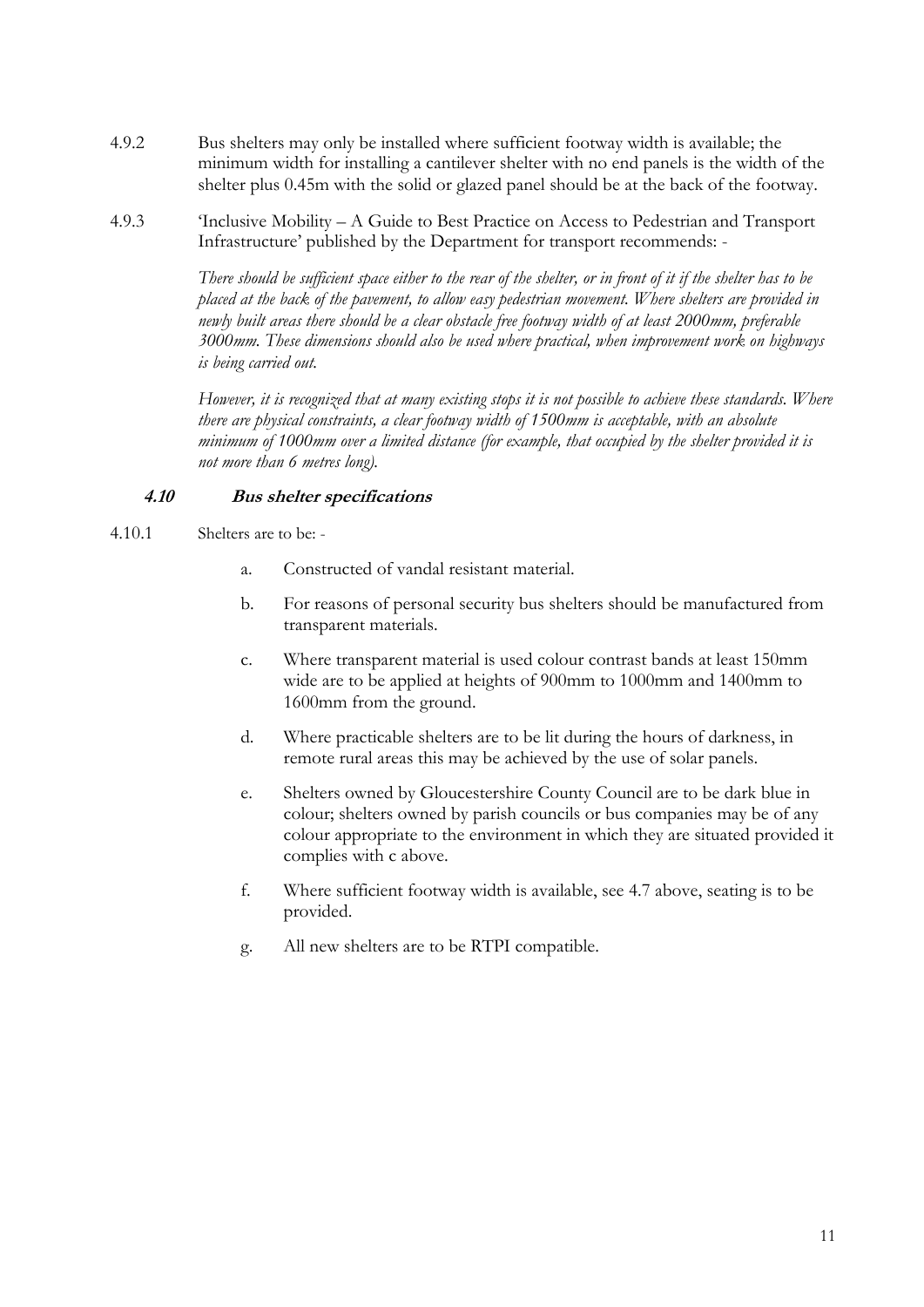#### **4.11 Bus stop flag**

4.11.1 "London Bus Initiative Partnership" states that the bus stop flag "*serves as an indication to passengers of where to wait at the stop and where to board the bus. To drivers it serves as a marker to indicate where the bus should be positioned at the stop. These guidelines are based upon the bus stopping with the flag level with the rear of the front doors.'*

> This location has presumably been chosen due to the position of doors varying according to the bus manufactured.

- 4.11.2 The flag should have a mounting height of 2.3m in normal situations and be at least 450mm wide and 400mm high. Route numbers should be at least 50mm high (see photo below).
- 4.11.3 All bus stop flags should be in accordance with GCC"s Bus Information Strategy (April 2005).
- 4.11.4 In most instances it is preferred to mount bus stop flags on shelters in order to avoid street clutter if the manufacturer offers a suitable mounting. Alternatively existing street furniture may be considered to mount the bus stop flag on as long as the flag is clearly visible and at an appropriate mounting height.

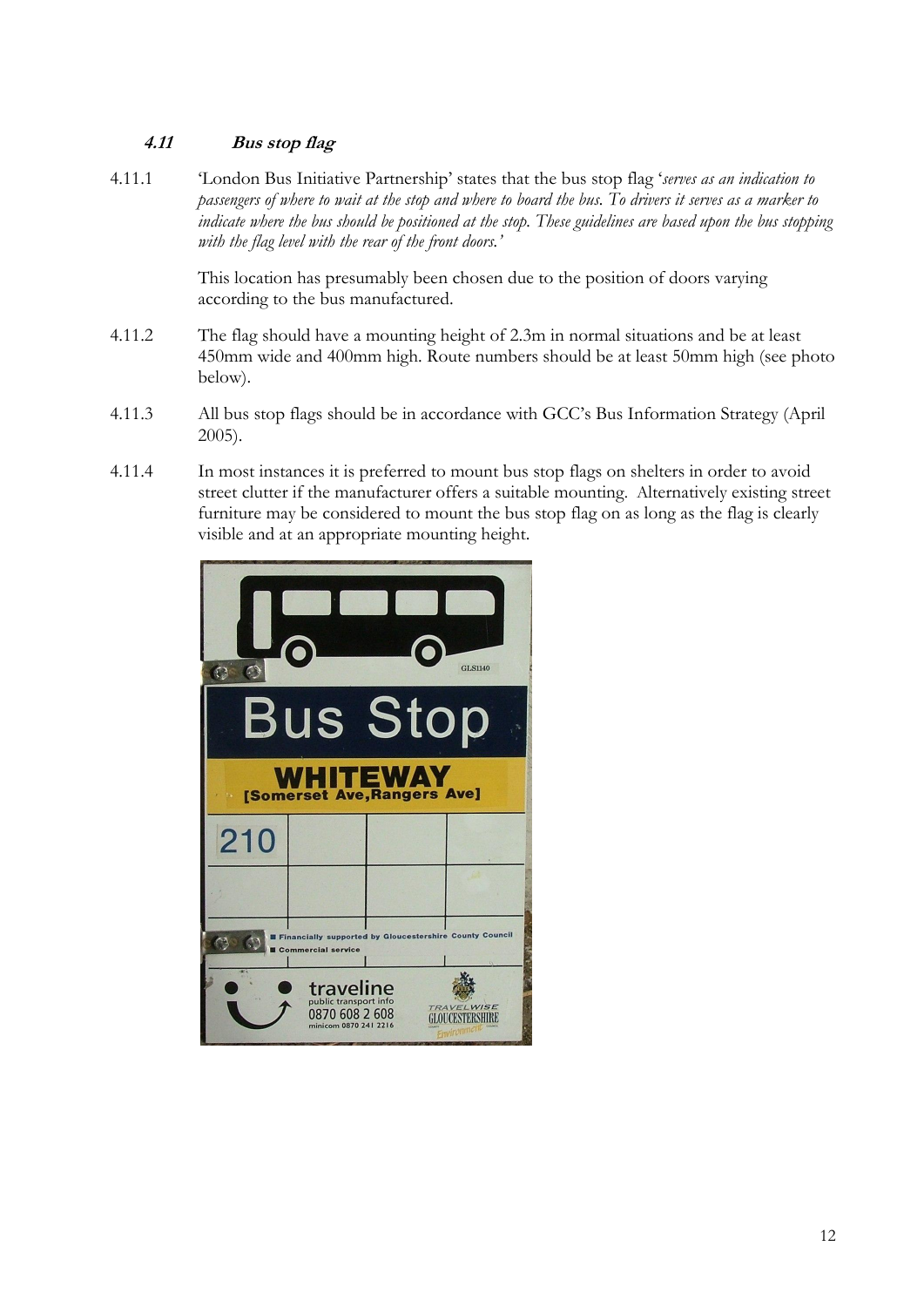## **5 Bus shelters**

"Quality Bus Infrastructure" states that the long term objective should be to provide a bus shelter at every stop that is used by a significant number of passengers on a regular basis (more than 10 per day).

#### **5.1 Bus shelter priority.**

- 5.1.1 In the short term bus shelters are to be provided on the following priority basis:
	- a) Is the site exposed to bad weather?
	- b) Passenger waiting time/buses per hour; how long do passengers have to wait for the next bus?

#### **5.2 Bus shelter styles**

- 5.2.1 Roof only supported on tubular legs gives no protection from wind or driving rain but provides minimum intrusion into the footway.
- 5.2.2 "Cantilever" consisting of roof and front or back wall provides little protection from wind and driving rain but has little intrusion into the footway, if footway width permits  $\frac{1}{4}$  or  $\frac{1}{2}$  end panels may be fitted to improve protection. This option is considered the best compromise for protection and personal safety.
- 5.2.3 "Tunnel" consisting of roof, front and back walls useful for sites with limited space but can be draughty.
- 5.2.4 "Enclosed" consisting of roof and four walls provides the best protection for passengers but requires additional footway width and should be provided with two accesses to avoid entrapment. This style of shelter should only be used when misuse is considered highly unlikely.

#### **5.3 Bus shelter good practice**

- 5.3.1 Shelters should be large enough to accommodate the average number of passengers at each stop allowing  $0.4 \text{m}^2/\text{passenger}$  (passenger volume data may be available from bus company ticket records).
- 5.3.2 Provide maximum protection from the weather and passing vehicles whilst ensuring that approaching buses are visible to waiting passengers who themselves are visible to the bus driver.
- 5.3.3 Shelters should be sited to cause minimum obstruction of the footway and create minimum visibility obstruction for road users.
- 5.3.4 Shelters should not be closer than 500mm from the kerb face in order to avoid fouling bus mirrors. The bus driver may also tend to stop further from the kerb face than is desirable.
- 5.3.5 Entrance and exit should be at least 1000mm wide to accommodate wheelchair users and double-buggies.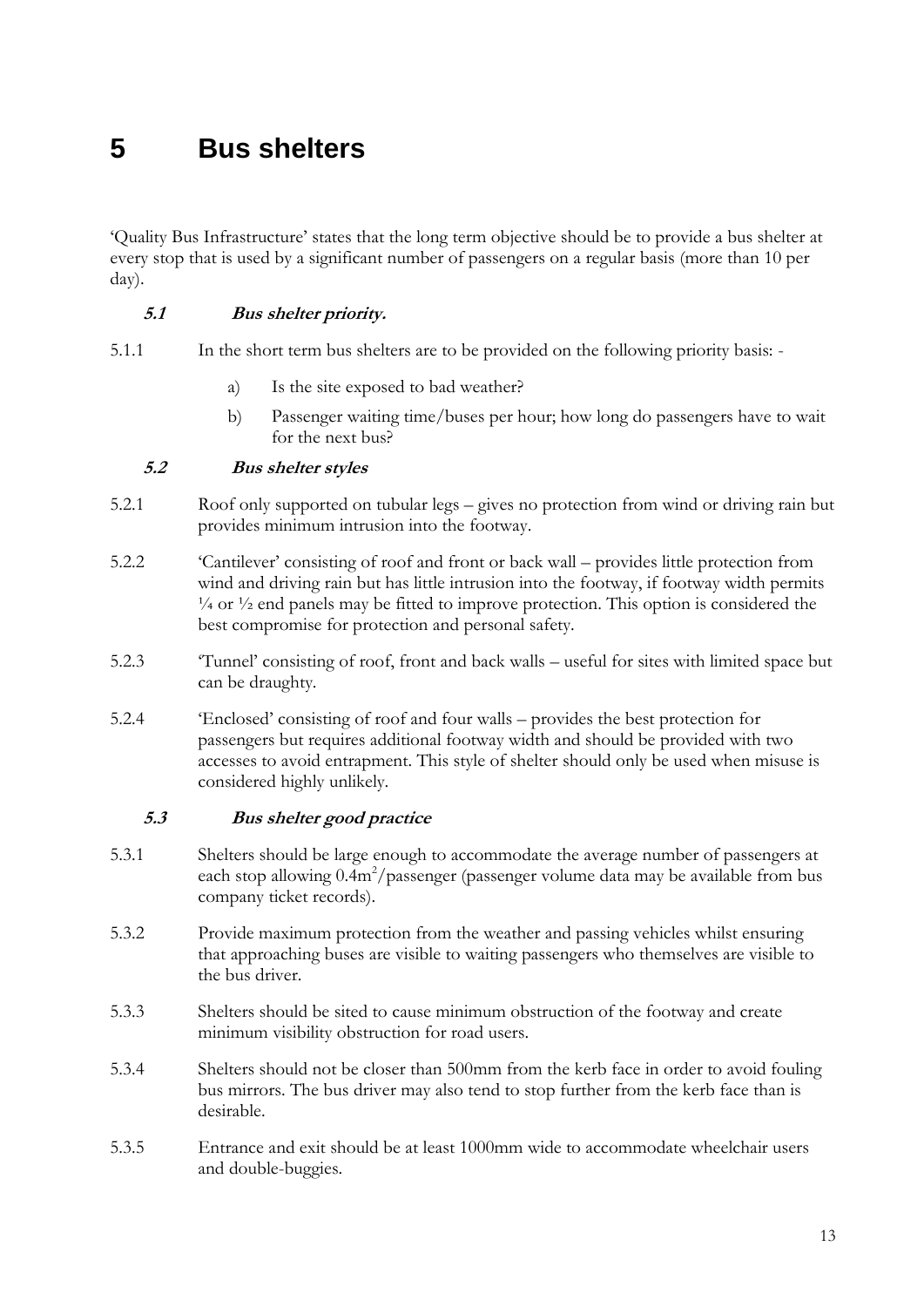- 5.3.6 Where a shelter has a kerb side access the shelter should be set back at least 1200mm from the kerb to allow a wheelchair to turn into and out of the shelter.
- 5.3.7 Construction should be from vandal-resistant materials which are easy to clean and repair if damaged.
- 5.3.8 Glazing may be of toughened glass or clear polycarbonate. When polycarbonate glazing is used it should have a graffiti resistant coating applied.
- 5.3.9 Shelters should be brightly coloured to be easily identifiable by the visually impaired, if constructed from clear glazing a brightly coloured band 140 – 160mm wide should be provided 1500mm from the ground.

#### **5.4 Bus shelter facilities**

- 5.4.1 Lighting, this is particularly important in the dark winter mornings/evenings and can contribute towards a feeling of personal security; the lighting should be controlled by a photo cell and may be on a timer to be switched off after the last bus and on 30 minutes before the first bus.
- 5.4.2 Bus shelter lighting is to provide a minimum illuminance of 10 lux measured 1.5 m above the ground.
- 5.4.3 Seating may be flip up or perch type made of wood, plastic or plastic-coated metal and should be in bright, warm colours.
- 5.4.4 Litter bins should be provided attached to the bus stop flag to encourage a clean passenger waiting area and should not obstruct pedestrian or passenger movements and must be emptied regularly to reduce nuisance such as smells and flies.
- 5.4.5 Public telephones have been introduced at some stops however with the widespread use and coverage of mobile telephones this is no longer considered a priority.
- 5.4.6 Printed passenger information may be displayed in an information board; these are available in a variety of sizes, the minimum size should be 720 x 210 mm.
- 5.4.7 The information board is to be mounted where it is unlikely to be obstructed by waiting passengers, boards may therefore be mounted inside the shelter where they are protected from the elements and on the same post as the flag where they are less likely to be obstructed.
- 5.4.8 All new shelters should be RTPI compatible and must be capable of supporting the 35kg weight of the display and if the bracket for the RTPI display or the display itself has a possible hand hold should be capable of also supporting a person hanging from it. The current preference by the Integrated Transport Unit (ITU) Team in Gloucestershire is for Clearchannel manufactured shelters, which satisfy all these requirements. Consultation must be undertaken with ITU on all schemes that involve the installation of new or replacement shelters.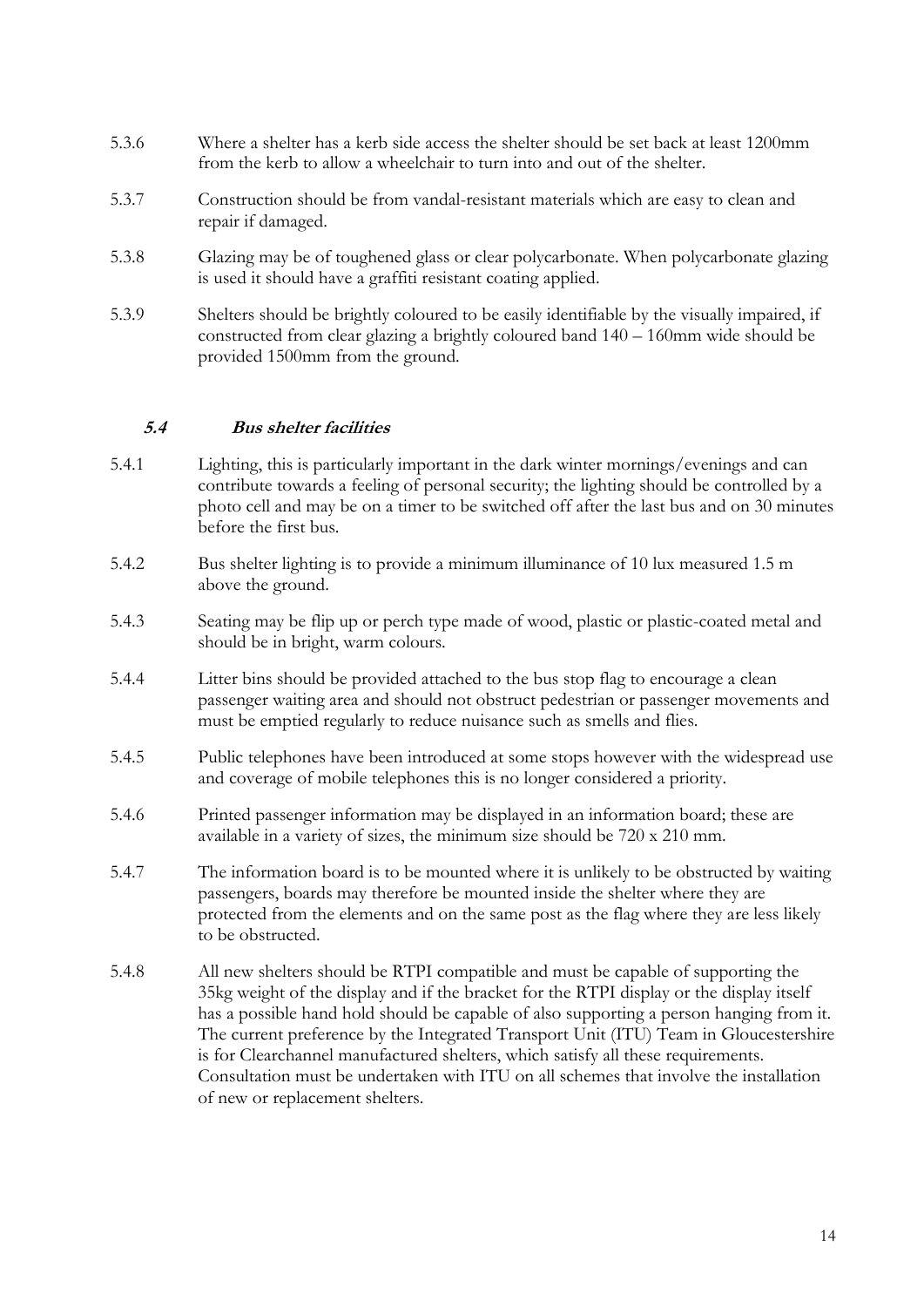### **6 RTPI display requirements**

*The following requirements have been supplied by Ferrograph the supplier of GCC's preferred design through ACIS.*

In order for a shelter to be "RTI ready" the following will be available: -

- 6.1 It is to be supplied with mains power (230 Volts AC, 6 Amps) and fitted with a separate Residual Current Device (RCD) or Earth Leakage Circuit Breaker (ELCB) for the exclusive use of our display.
- 6.2 Suitable armoured or braided mains flex is to be provided between the RCD and the display. At least 1 Metre of spare flex should be available at the point the display is installed for termination purposes. The outer sheath of the armoured cable should be earthed.
- 6.3 The shelters should have a display-mounting bracket in the roof and a suitable location for an antenna to be mounted on the roof or on top of the bracket with a draw cord back to the display area.
- 6.4 Two fixing points should be provided, tapped to accept M10 bolts.
- 6.5 The bracket should be installed at the end of the shelter from which a bus would approach from; this allows the display to be in the line of sight of people stood at the bus stop.
- 6.6 Entry to the display of the power and antenna cables will be through two glands towards the centre of the top surface of the display as shown on the drawing below. The bracket must accommodate the cables and glands.
- 6.7 A minimum gap of 50mm should be available between the back of the display and any adjacent wall etc to allow access to the displays rear mounted diagnostic sockets.
- 6.8 Sufficient headroom (minimum 2.1 Metres) must be preserved once the displays are installed.
- 6.9 The design of the shelters should be such that they are both mechanically suitable for the installation of the display and that the drainage of rain water is routed safely away from the display and mains supply housing.
- 6.10 Dimensions of the display are provided in the drawing below.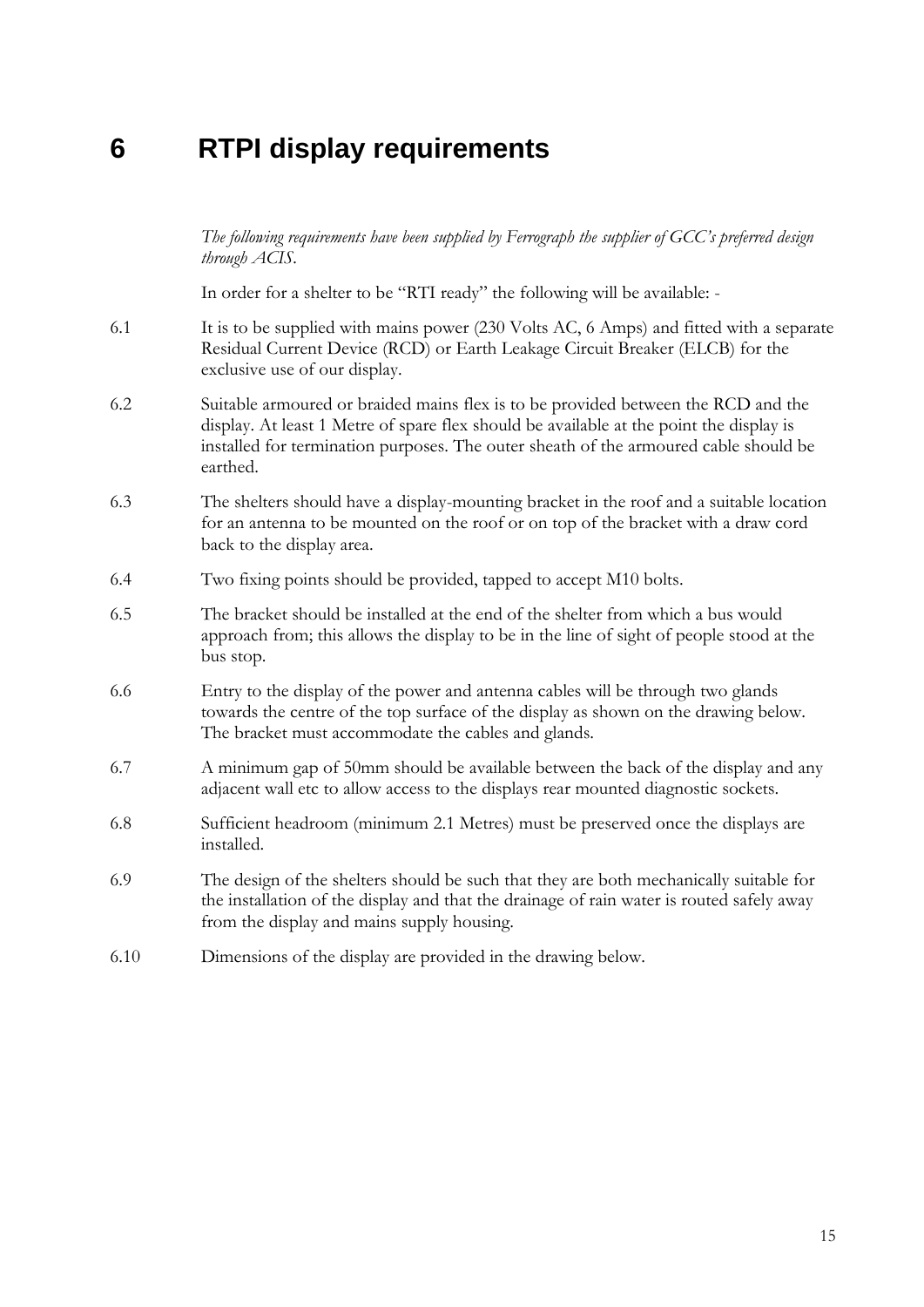## **Appendix 1**

## **Typical details**

#### **Road markings: –**

Figure 1 - Diagram No. 1025.1 - kerb-side and boarder stops. Figure 2 – Diagram No.1025.3 - lay-bys where the bus stop does not use the whole lay-by. Figure 3 – Diagram No.1025.4 - bus bays.

#### **Bus stop layouts: -**

Figure 4 - Kerb-side stop, unobstructed.

Figure 5 – Kerb-side stop, with parking on approach.

Figure 6 – Bus stop with full-width boarder.

Figure 7 – Bus stop with half-width boarder – narrow road width.

Figure 8 – Bus bay.

Figure 9 – Bus stop access kerb.

Figure 10 – Typical detail of kerb-side bus stop.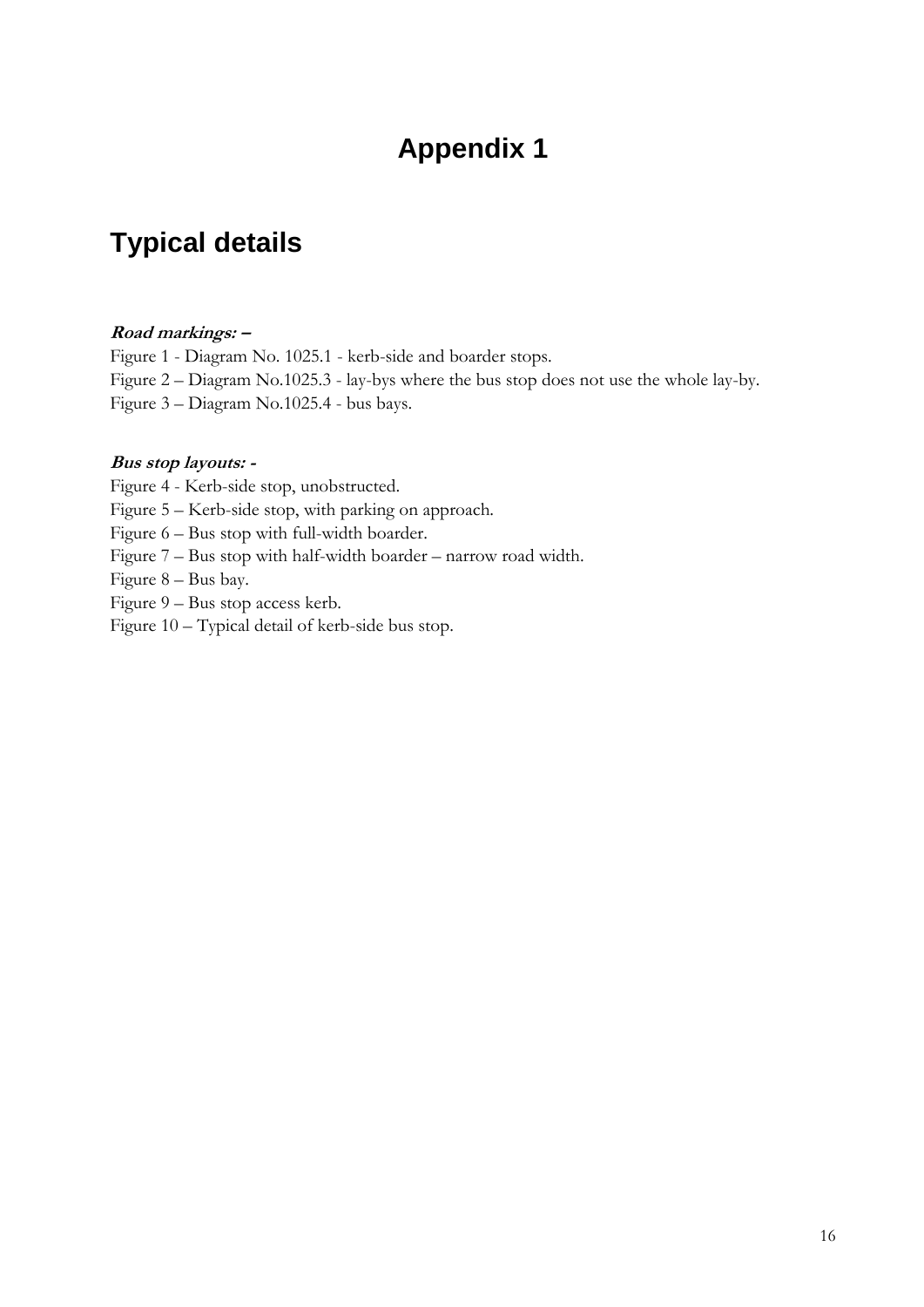

Doc No 3602/R1 Rev: 0 Date: DateFooter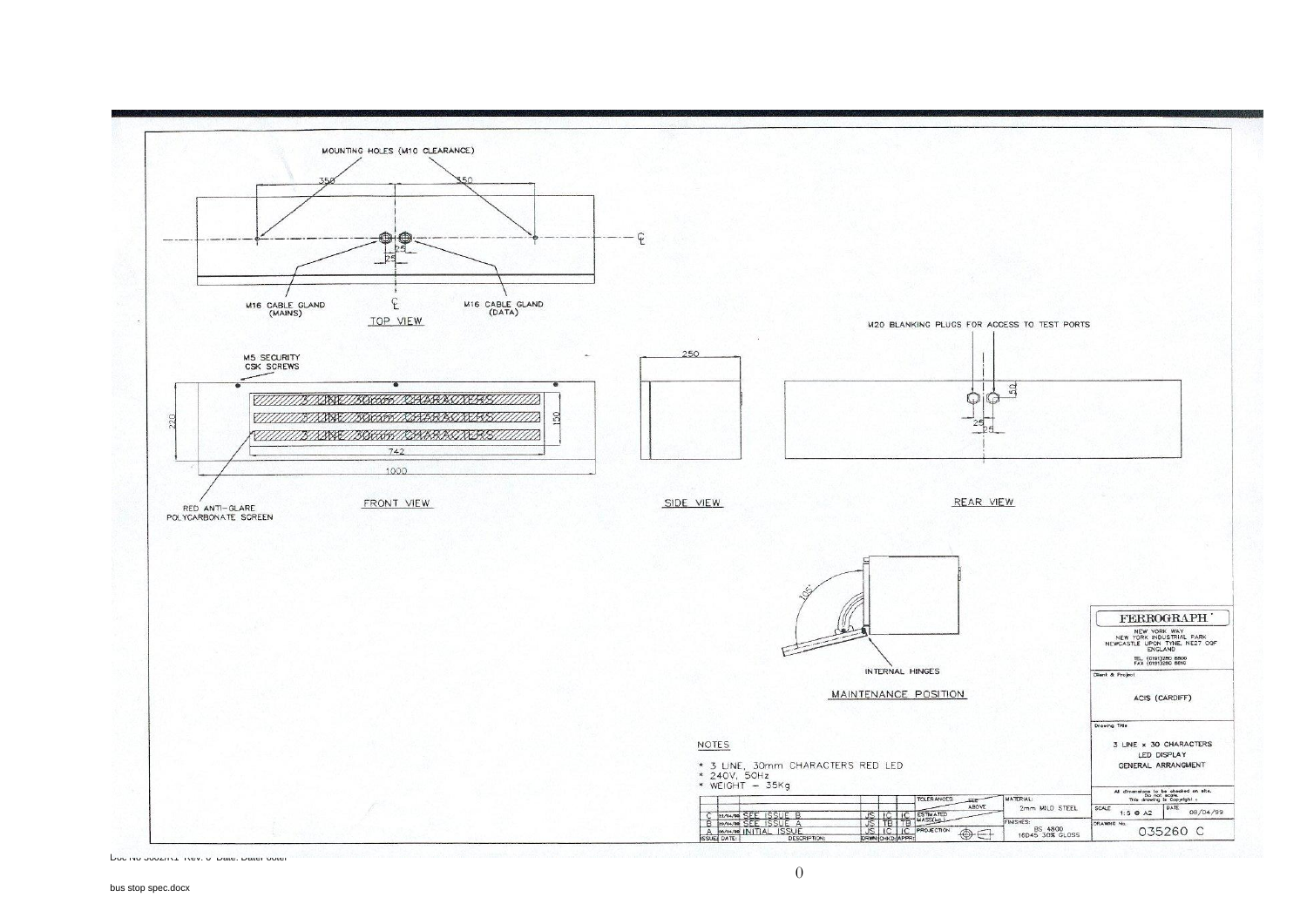

Doc No Rev: 01 Date: May 2002<br>L'Water\MARITIME\CAD\Library\A4 Landscape Prototype.dwg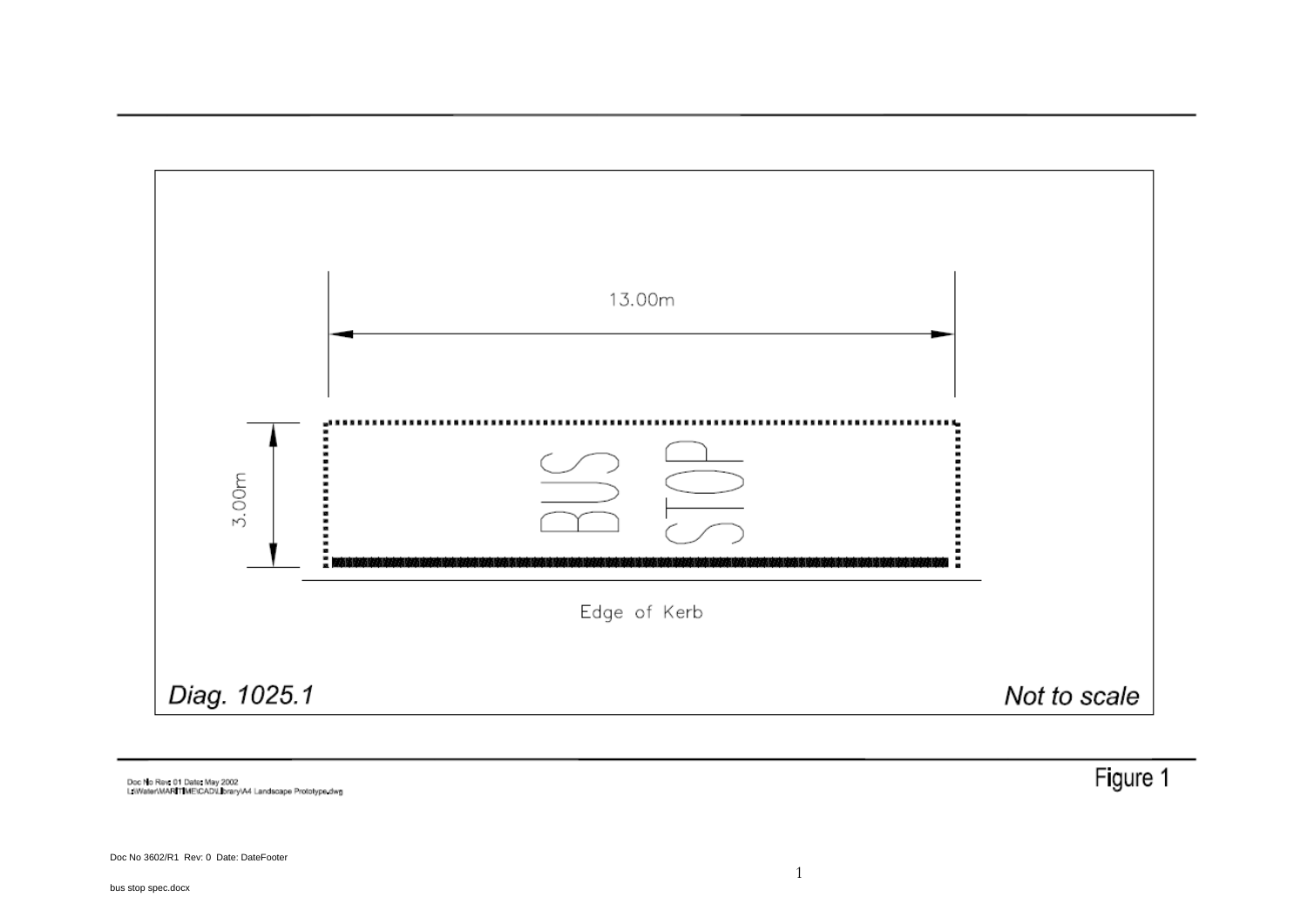

Doc No Rev. 01 Date: May 2002<br>L'Water\MARITIME\CAD\Library\A4 Landscape Prototype.dwg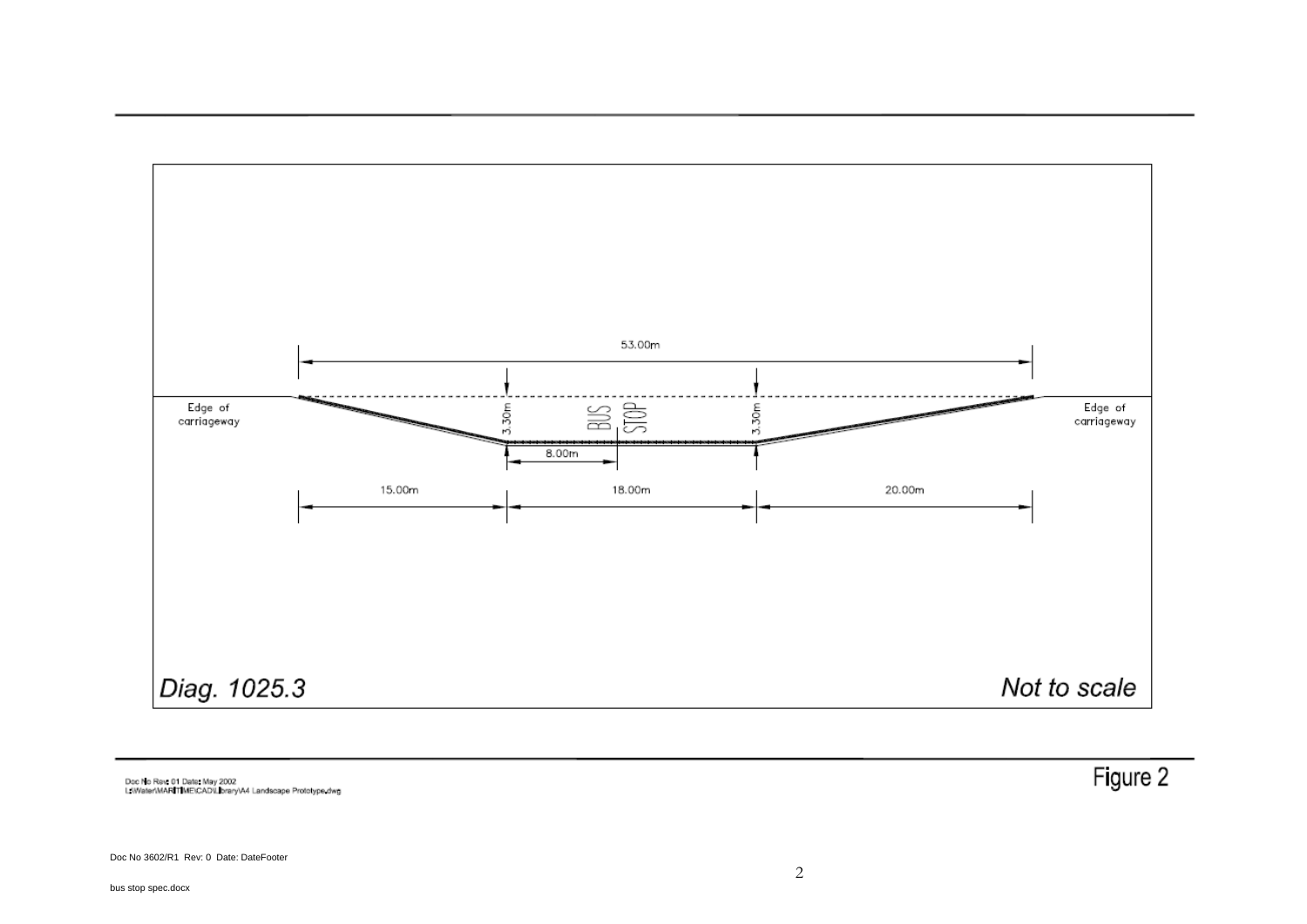

Doc No Rev. 01 Date: May 2002<br>L'Water\MARITIME\CAD\Library\A4 Landscape Prototype.dwg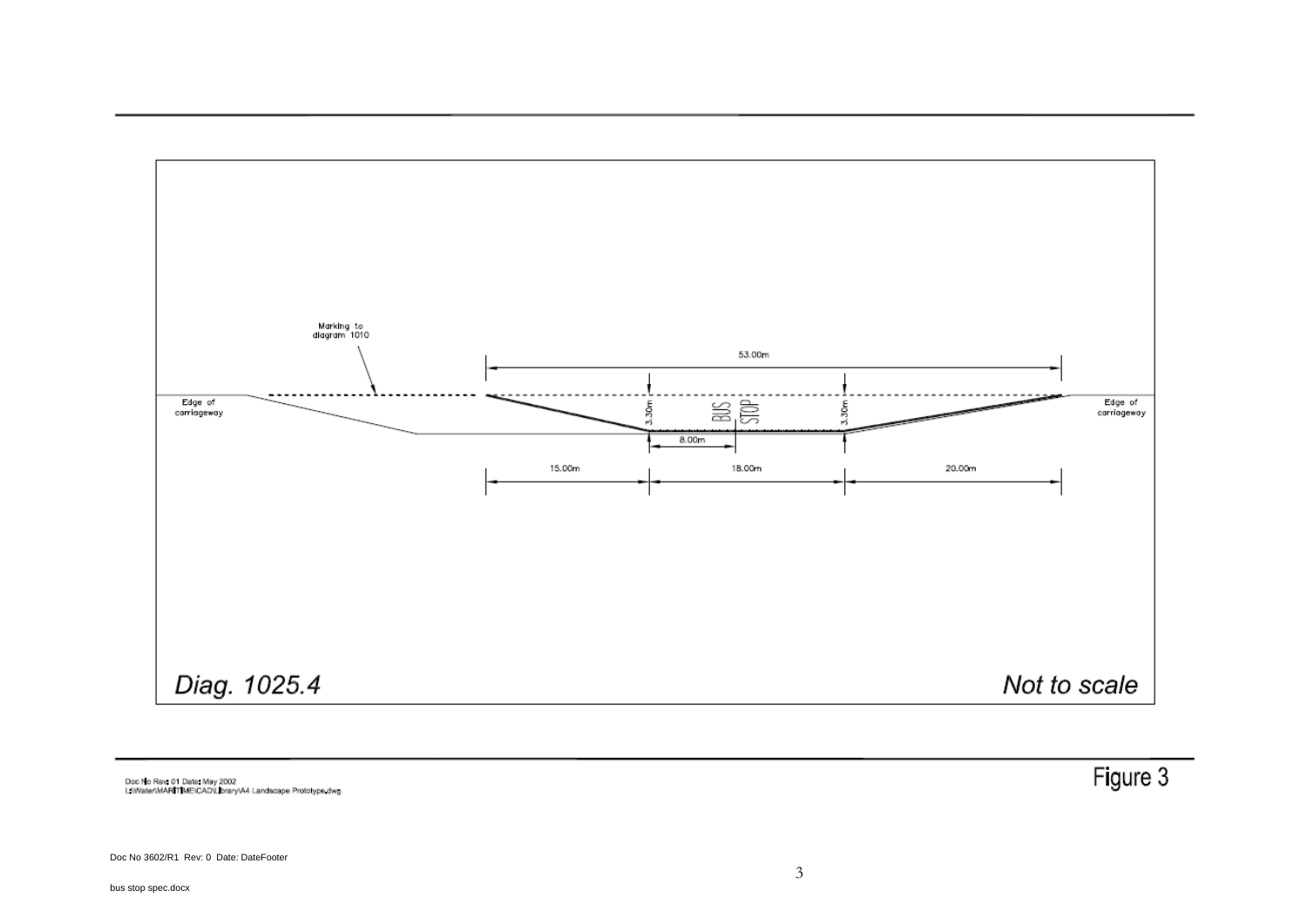

Doc No Rev. 01 Date: May 2002<br>L:Water\MARITIME\CAD\Library\A4 Landscape Prototype.dwg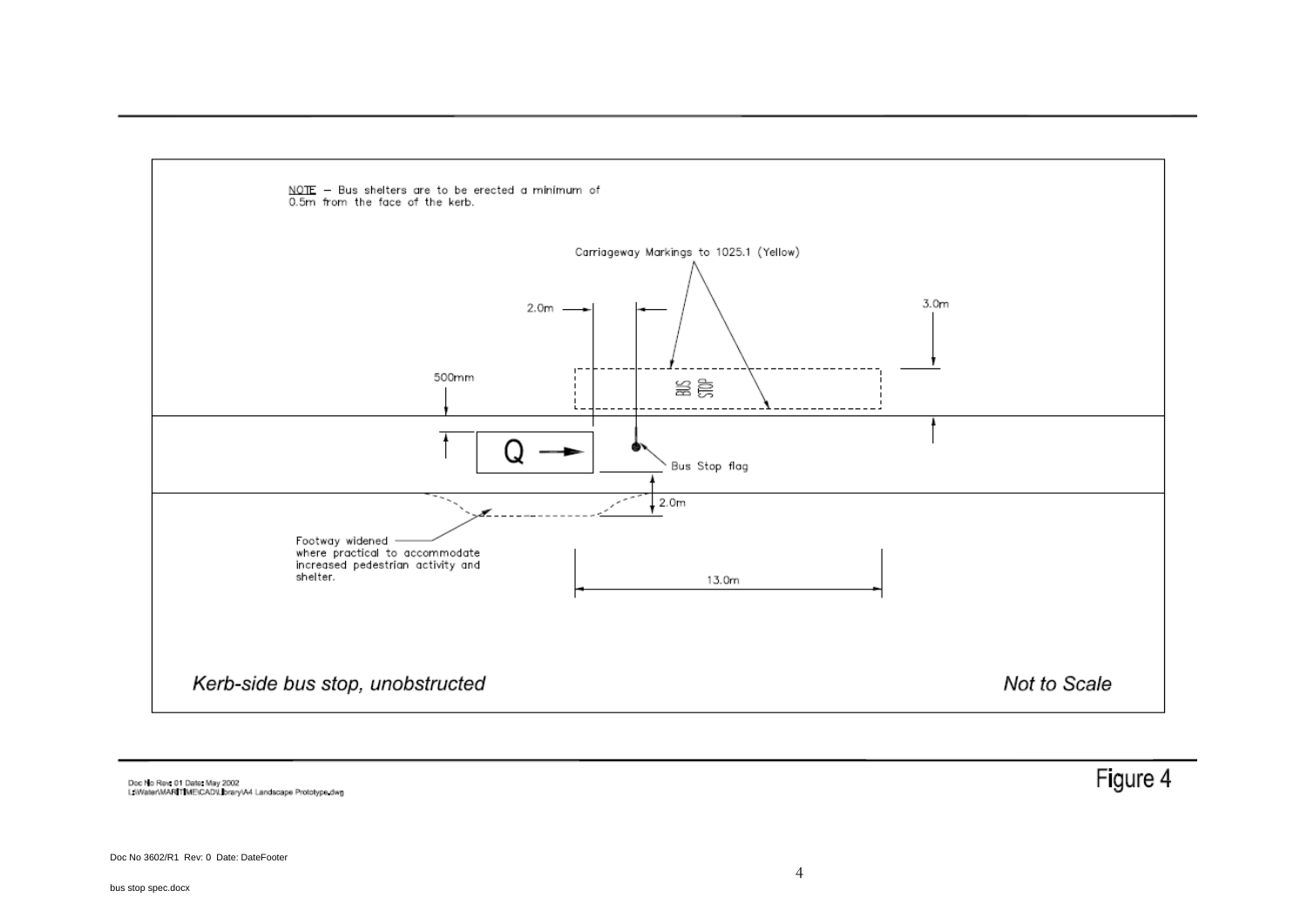

Doc No Rev. 01 Date: May 2002<br>L:Water\MARITIME\CAD\Library\A4 Landscape Prototype.dwg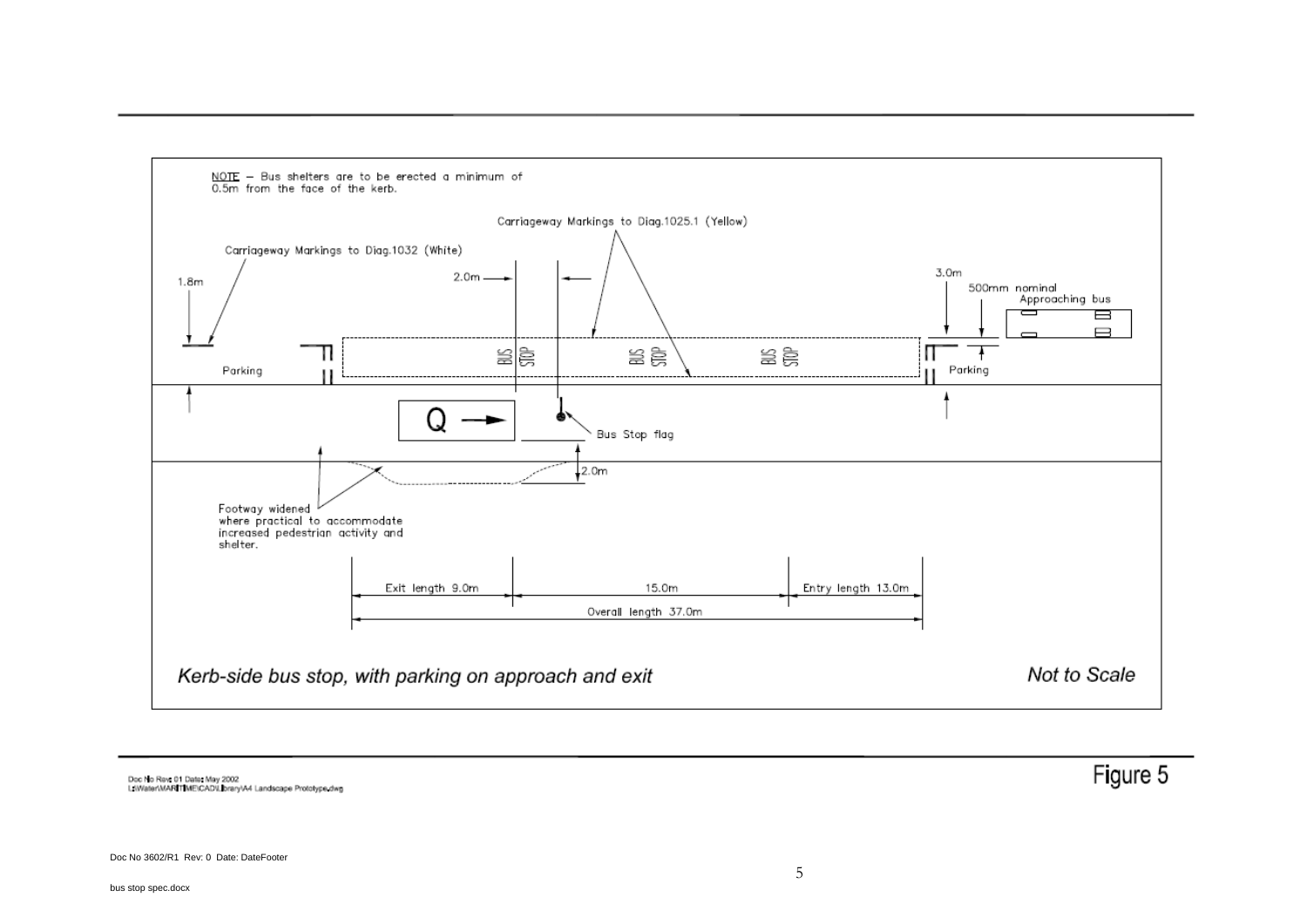

Doc No Rev: 01 Date: May 2002<br>L'Water\MARITIME\CAD\Library\A4 Landscape Prototype.dwg

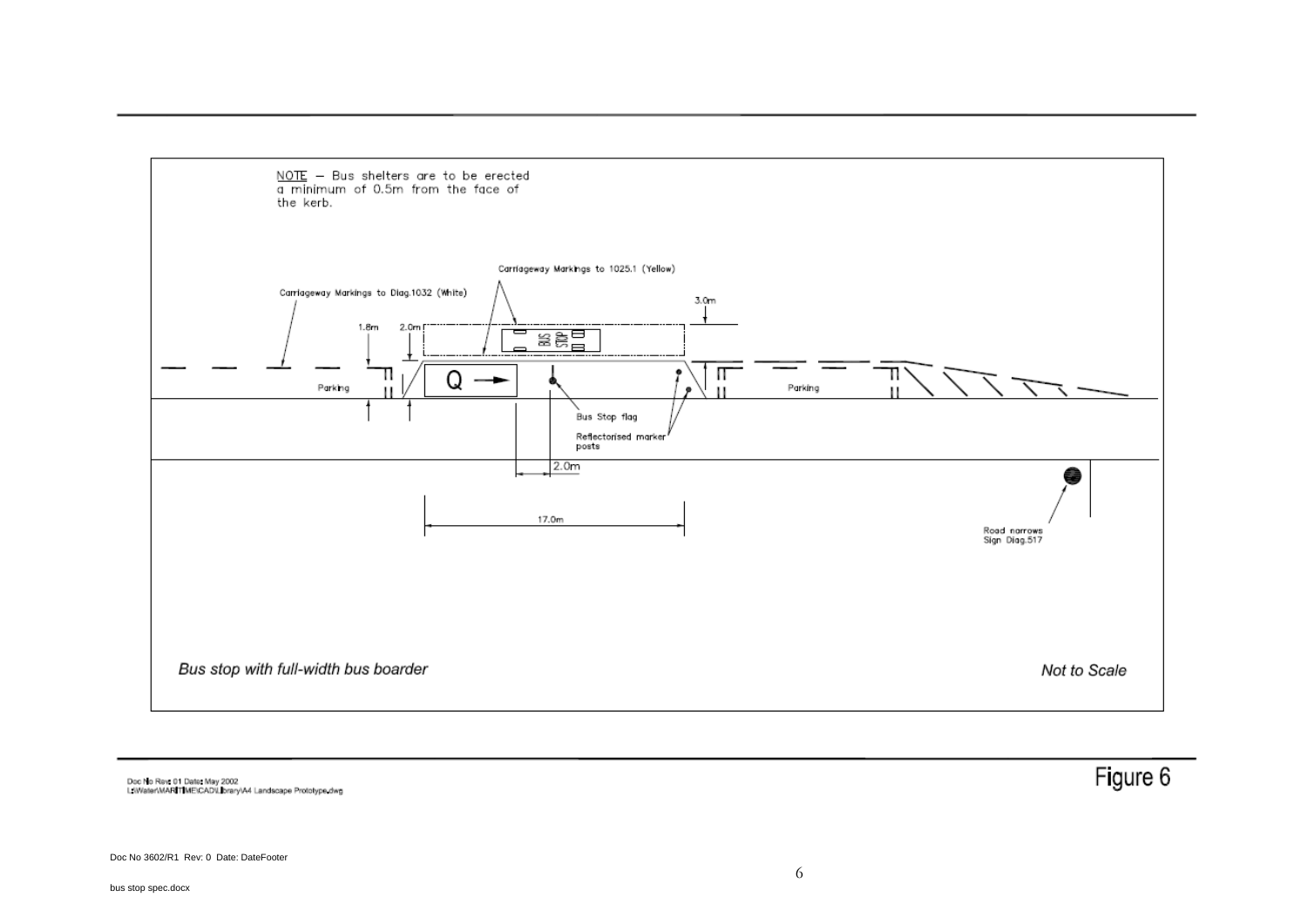

Doc No Rev. 01 Date: May 2002<br>L:Water\MARITIME\CAD\Library\A4 Landscape Prototype.dwg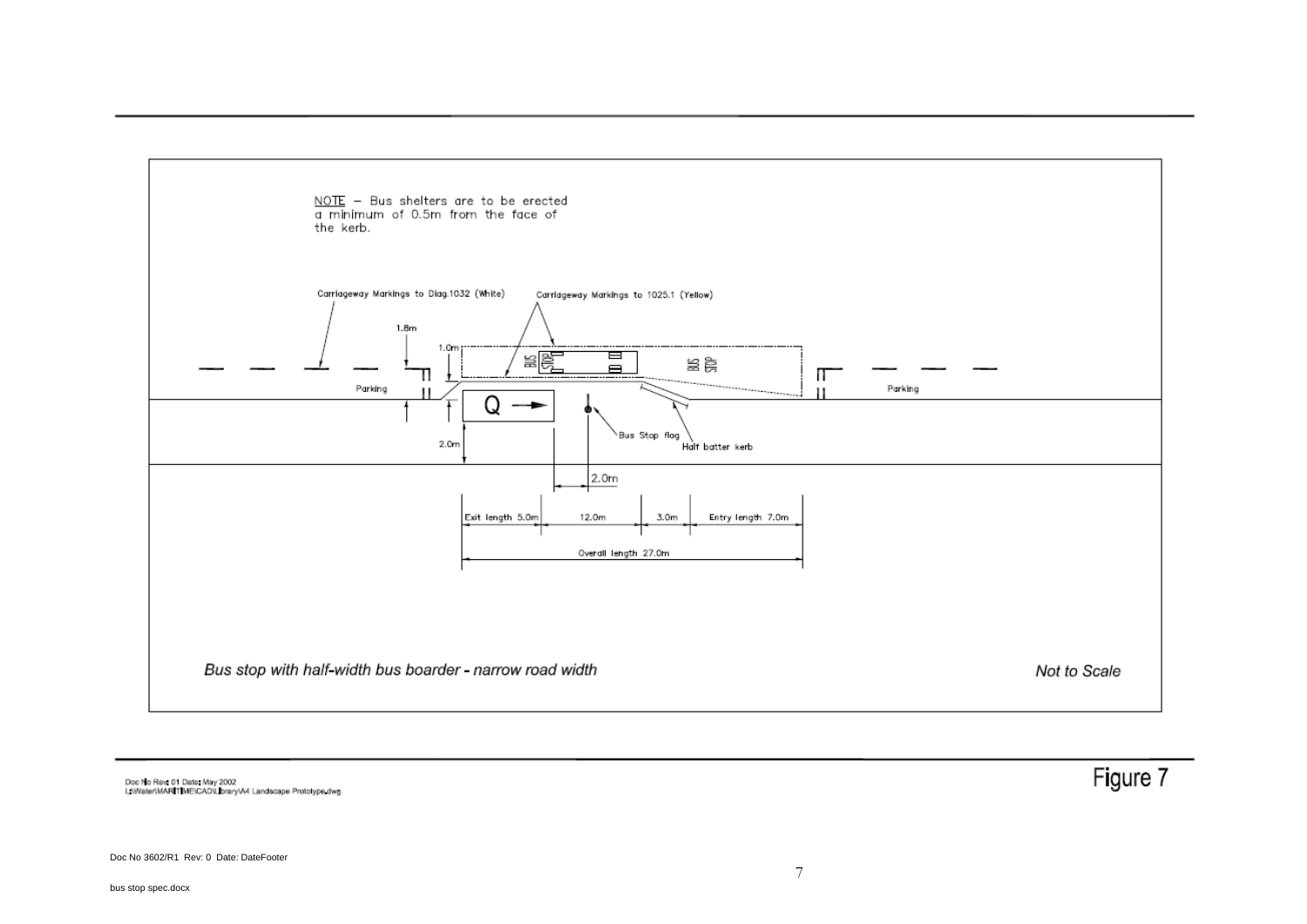

Doc No Rev: 01 Date: May 2002<br>L'Water\MARITIME\CAD\Library\A4 Landscape Prototype.dwg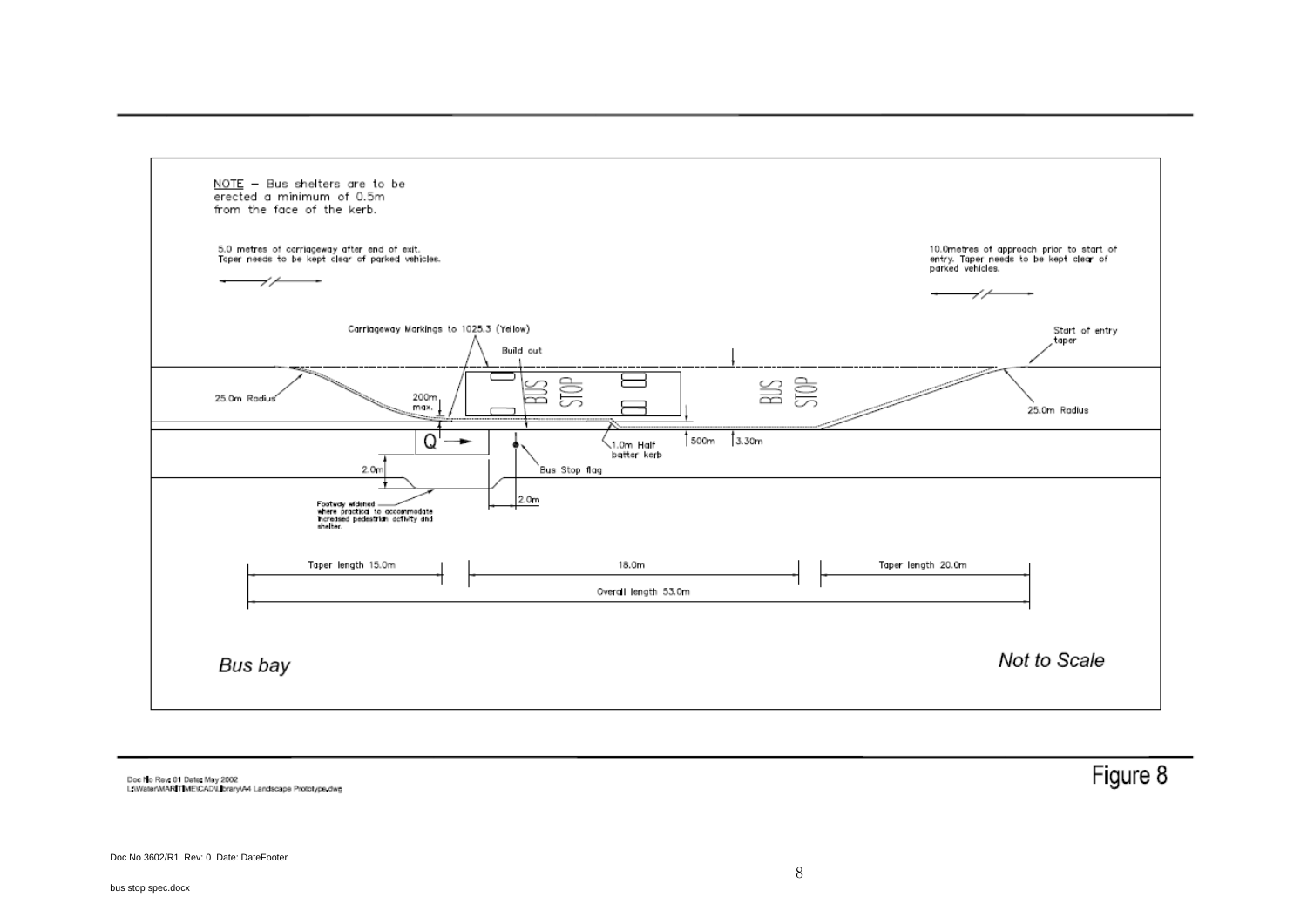

### **Bus Stop Access Kerb**

Not to Scale

Doc No Rev: 01 Date: May 2002<br>L'Water\MARITIME\CAD\Library\A4 Landscape Prototype.dwg